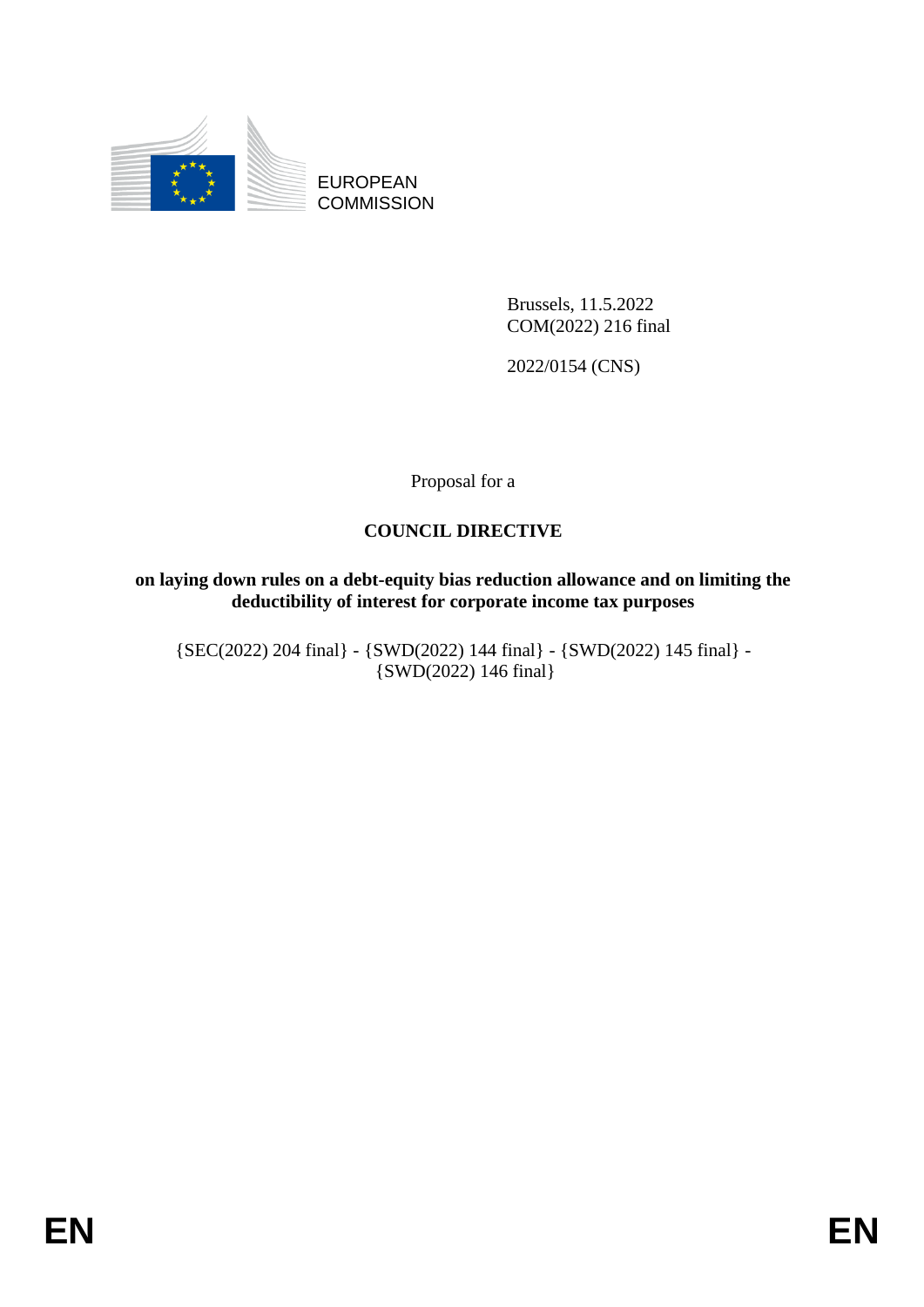## **EXPLANATORY MEMORANDUM**

### **1. CONTEXT OF THE PROPOSAL**

#### **• Reasons for and objectives of the proposal**

On 18 May 2021, the European Commission adopted a Communication on Business Taxation for the 21st century<sup>1</sup> to promote a robust, efficient and fair business tax system in the EU. It sets out both a long-term and short-term vision to support Europe's recovery from the COVID-19 pandemic and to ensure adequate public revenues over the coming years. In the same vein, the EU's Capital Markets Union Action Plan  $(CMU)^2$  aims at helping companies to raise the capital they need and improve their equity position, especially during a recovery period implying higher deficits and debt levels, as well a greater need for equity investment. In particular, Action 4 of the CMU  $3$  incentivises institutional investors to make more longterm investments and thus supports re-equitisation in the corporate sector, with a view to fostering the sustainable and digital transition of the EU economy. An initiative at EU level to address the debt-equity bias complements the aforementioned Action 4, with the aim to create an equitable and stable business environment, which can boost a sustainable and job-rich growth in the Union.

Tax systems in the EU allow for the deduction of interest payments on debt when calculating the tax base for corporate income tax purposes, while costs related to equity financing, such as dividends, are mostly non-tax deductible. This asymmetry in tax treatment is one of the factors favouring the use of debt over equity for financing investments. Currently, only 6 Member States address the debt-equity bias from a tax perspective and the relevant national measures differ significantly. Unless the tax-induced debt-equity bias is effectively tackled across the single market, EU business will continue to have insufficient incentives towards equity over debt financing and relevant tax planning considerations will continue distorting distribution of investment and growth.

With a view to addressing the tax-induced debt-equity bias across the single market in a coordinated way, this directive lays down rules to provide, under certain conditions, for the deductibility for tax purposes of notional interest on increases in equity and to limit the tax deductibility of exceeding borrowing costs. It applies to all taxpayers that are subject to corporate tax in one or more Member State, except for financial undertakings. Since small and medium enterprises (SMEs) usually face a higher burden to obtain financing, it is proposed to grant a higher notional interest rate to SMEs.

This proposal also replies to the European Parliament's expectation that the Commission would put forth a proposal for a debt-equity bias reduction allowance, including effective anti-avoidance provisions to avoid any allowance on equity being used as a new tool for base erosion<sup>4</sup>.

 $\mathbf{1}$ <sup>1</sup> Communication From The Commission To The European Parliament And The Council, Business Taxation for the 21st Century, COM(2021) 251 final.

<sup>&</sup>lt;sup>2</sup> Communication From The Commission To The European Parliament, The Council, The European Economic And Social Committee And The Committee Of The Regions, A Capital Markets Union for people and businesses-new action plan, COM/2020/590 final.

<sup>&</sup>lt;sup>3</sup> Action 4 - Encouraging more long-term and equity financing from institutional investors | European Commission [\(europa.eu\)](https://ec.europa.eu/info/business-economy-euro/growth-and-investment/capital-markets-union/capital-markets-union-2020-action-plan/action-4-encouraging-more-long-term-and-equity-financing-institutional-investors_en)

<sup>&</sup>lt;sup>4</sup> Report on the impact of national tax reforms on the EU economy, (2021/2074(INI)) [https://www.europarl.europa.eu/doceo/document/A-9-2021-0348\\_EN.html](https://www.europarl.europa.eu/doceo/document/A-9-2021-0348_EN.html)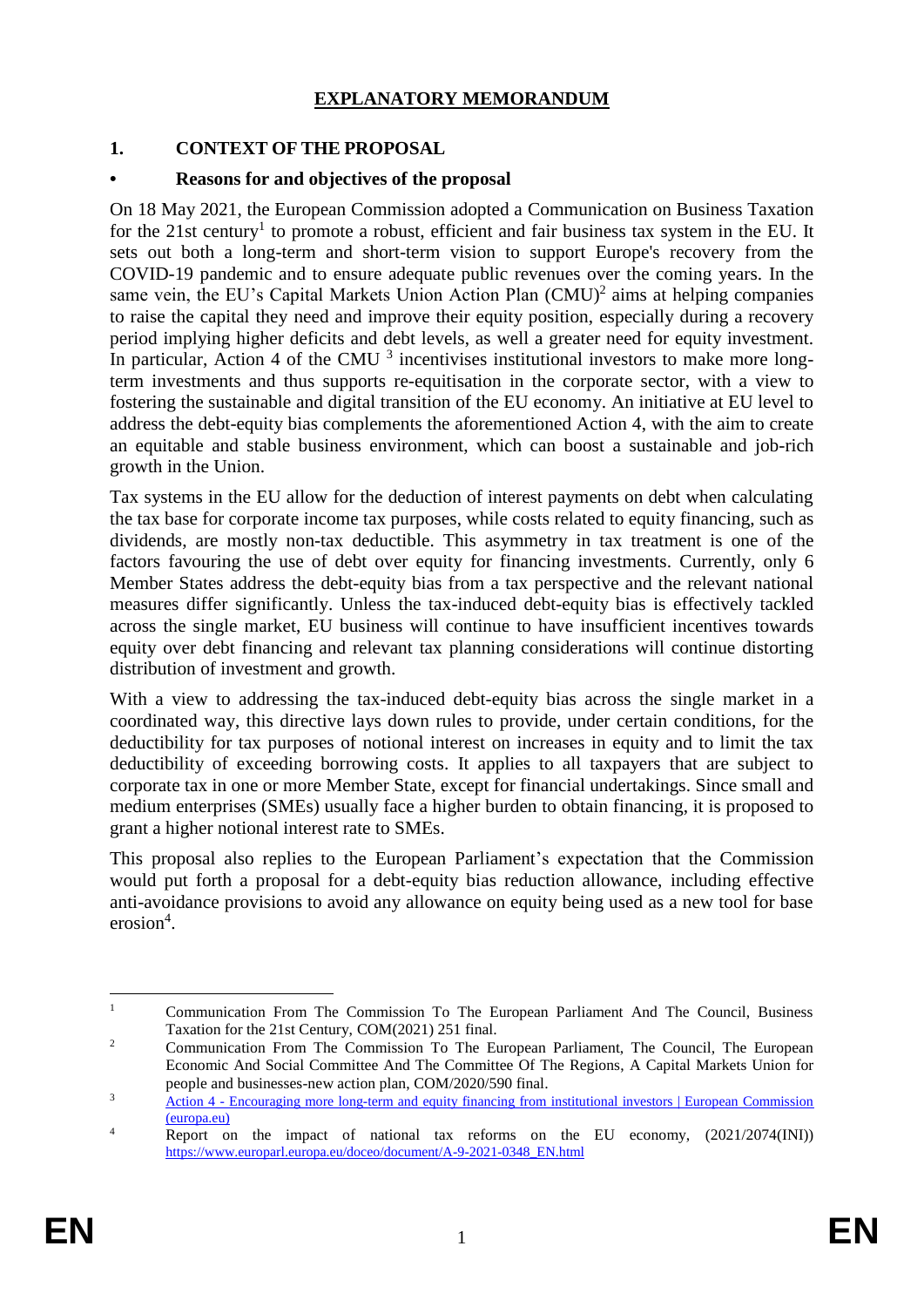# **• Consistency with existing and possible future provisions in the policy area**

This Directive is part of the EU strategy on business taxation, which aims to ensure a fair and efficient tax system across the EU.

In 2016, the anti-tax avoidance directive  $(ATAD)^5$  was adopted to ensure a fairer tax environment through the coordinated implementation in Member States of key measures against tax avoidance that mostly stemmed from the international Base Erosion and Profit Shifting (BEPS) project actions. While the fight against tax avoidance is not its predominant purpose, this proposal also includes an interest limitation rule. In light of the different objectives between this proposal and the ATAD rule on interest limitation, the two rules on limiting the deductibility of interest should apply in parallel.

Existing tax instruments at EU level do not contain, however, measures to address the debtequity bias in the single market by balancing the tax treatment of debt and equity across the EU.

This Directive follows up to the Commission's Communication on Business Taxation for the 21st century for a robust, efficient and fair business tax system in the EU and reflects one of the policy initiatives envisaged in such Communication. As such, it complements a number of other policy initiatives promoted by the Commission in parallel, in the short- and long-term.

The aforementioned policy initiatives include a proposal for Business in Europe: Framework for Income Taxation (BEFIT), as a single corporate tax rulebook for the EU, based on the key features of having a common tax base and allocating profits between Member States through methods that include a formula (formulary apportionment). While the BEFIT proposal is still in an early stage of development, the two initiatives contribute to the same vision of a fair, effective and sustainable business environment in the EU.

#### **• Consistency with other Union policies**

This proposal contributes to the Capital Markets Union. In particular, key objectives of the CMU are to render financing more accessible to EU business and to promote the integration of national capital markets into a genuine single market. By removing the tax-induced debtequity bias, this proposal is aimed at avoiding over-reliance on debt and encouraging the reequitisation of businesses. As a result, companies will be in a better position to invest for the future, which will support growth and innovation and support the competitiveness of the EU economy. This will also increase their resilience to unforeseen changes in the business environment and decrease the risk of insolvency, thus contributing to enhancing financial stability.

# **2. LEGAL BASIS, SUBSIDIARITY AND PROPORTIONALITY**

#### **• Legal basis**

Direct tax legislation falls within the ambit of Article 115 of the Treaty on the Functioning of the EU (TFEU). The clause stipulates that legal measures of approximation under that article shall take the legal form of a Directive.

 $\overline{\phantom{a}}$ 

<sup>5</sup> Council Directive (EU) 2016/1164 of 12 July 2016 laying down rules against tax avoidance practices that directly affect the functioning of the internal market (OJ L 193, 19.7.2016, p. 1).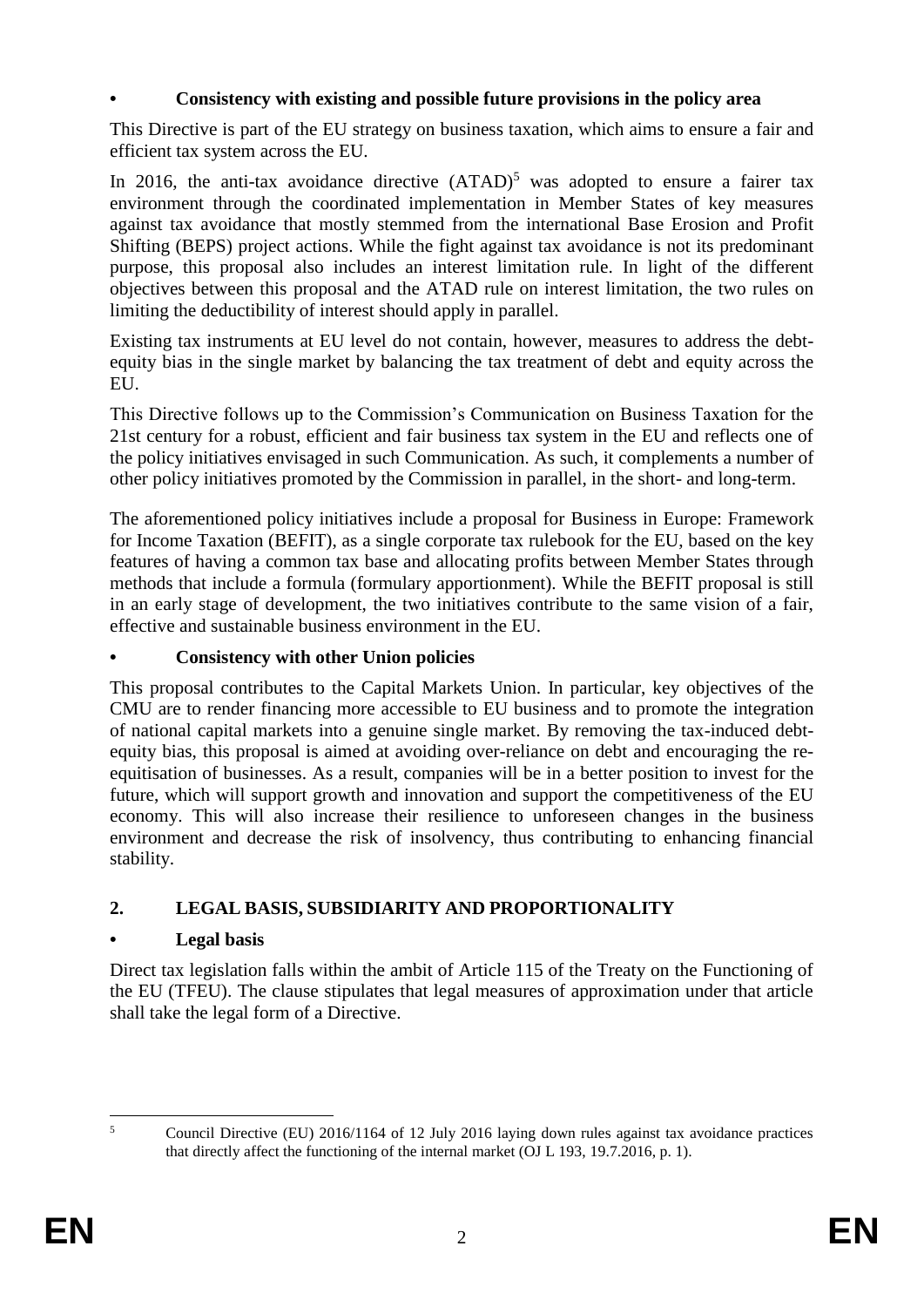### **• Subsidiarity (for non-exclusive competence)**

This proposal complies with the principle of subsidiarity. The nature of the subject requires a common initiative across the internal market.

The rules of this Directive aim to tackle the debt-equity bias in the EU corporate sector from a tax perspective and provide a common framework to be implemented into Member States' national laws in a coordinated manner. Such aims cannot be achieved in a satisfactory manner through action undertaken by each Member State while acting on its own.

Tax debt-equity bias arises from the different treatment of debt and equity financing costs for tax purposes and is a problem common to business across EU Member States. Despite this, only 6 Member States have taken tax measures to approximate the tax treatment of debt and equity. Although there is soft law guidance<sup>6</sup> for this type of tax incentives by the Code of Conduct Group (Business Taxation), the relevant national measures of the 6 Member States differ in terms of design elements and anti-tax avoidance rules, especially given the different circumstances and the different policy goals pursued in each Member State.

The complete lack of relevant tax debt bias mitigating measures in 21 Member States along with the existence of significantly different measures in another 6 Member States may create distortions to the function of the internal market and can affect the location of investment in a significant manner.

Furthermore, an EU initiative would add value, as compared to what a multitude of actions taken at national level can attain. A single rule for the EU will ensure legal certainty and allow reducing compliance costs for business as taxpayers will need to comply with a single rule for all their operations in the single market. An EU-wide rule is also expected to boost competition in the single market by ensuring that all businesses, regardless of where they are located, have similar incentives towards appropriate financing.

An EU-wide initiative in the form of a binding legislative proposal is therefore necessary to address in a coordinated and effective manner a problem that is common across the EU. An EU initiative would prevent potential loopholes between diverging national initiatives and would ensure that location of business and investment are not adversely impacted.

# **• Proportionality**

The envisaged measures do not go beyond ensuring the minimum necessary level of protection for the internal market. The Directive lays down rules to provide, across the EU and for all EU taxpayers, for the deductibility of an allowance on equity financing costs complemented by a rule to limit the deductibility of interest on debt financing instruments. The Directive also ensures the sustainability of the measures for Member States' budgets by virtue of a general rule that limits the deductibility of financing costs from taxpayers' taxable base. By setting a common EU-wide framework, the Directive allows legal certainty across the single market and the reduction of compliance costs for taxpayers.

Thus, the Directive ensures only the essential degree of coordination within the Union for the purpose of materializing its aims. In this light, the proposal does not go beyond what is necessary to achieve its objectives and is therefore compliant with the principle of proportionality.

 $\overline{6}$ <sup>6</sup> WK 11093/2019 REV 1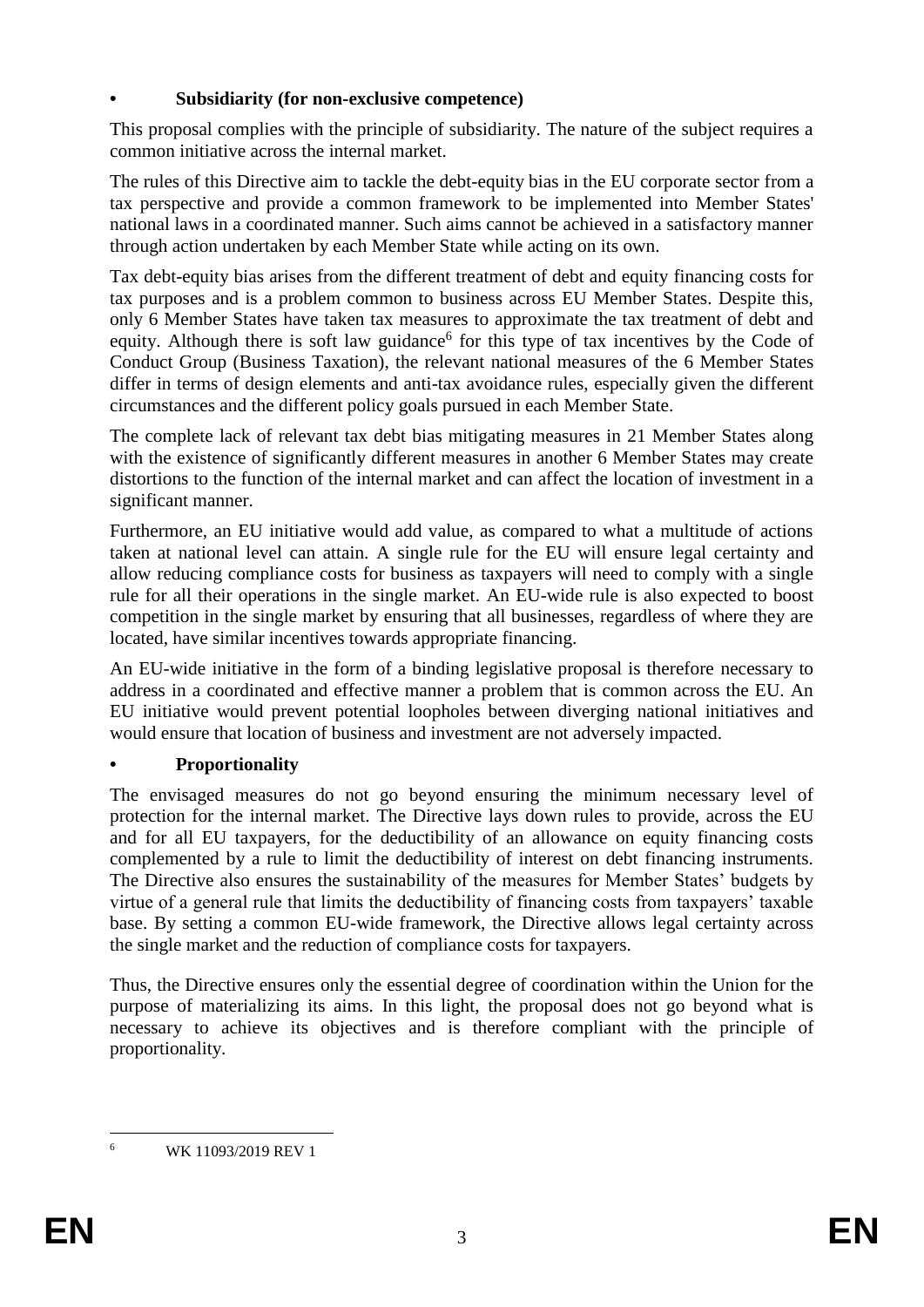#### **• Choice of the instrument**

The proposal is for a Directive, which is the only available instrument under the legal base of Article 115 TFEU.

#### **3. RESULTS OF EX-POST EVALUATIONS, STAKEHOLDER CONSULTATIONS AND IMPACT ASSESSMENTS**

#### **• Ex-post evaluations/fitness checks of existing legislation**

There is no EU legislation addressing the debt-equity bias. Therefore, evaluation is not relevant.

#### **• Stakeholder consultations**

On 1 July 2021, TAXUD launched a public consultation on a potential initiative to address the debt-equity bias. It contained a variety of questions aimed, inter alia, at delineating the problem and its drivers and identifying the appropriate form of EU action and the key features of a possible measure. The consultation closed on 7 October 2021 with a total of 67 replies.

The respondents were 37 business associations mainly representing financial organisations of all sizes (including SME), 12 companies/business organisations (mostly tax accountant and financial organisations), 3 academic and research institutions, 8 NGOs or others (mostly chamber of commerce, stock exchanges) and 7 individual citizens. Most respondents came from either Belgium (14/67), Germany (14/67) or France (12/67).

NGOs and academics are of the view that the main reason companies use debt is to decrease their tax liability and avoid dilution of their shareholders, whereas business associations and companies consider that it is the necessity of finding financing means.

A majority of respondents, among them 100% of academics, 86% of citizens, 50% of corporations and 42% of business associations, find that an EU initiative to address the tax debt-equity bias would be a useful tool to support the recovery of companies from the COVID-19 crisis and incentivise investment through equity in the transition to a greener digitalised economy without creating distortions in the single market. Companies, NGOs and academics strongly think firms should be encouraged, amongst others from a tax perspective, to use more equity and less debt.

Business associations, companies and academics clearly agree that such an initiative will reduce the room for harmful tax practices in the single market. Importantly, a majority of respondents, among them 71% of corporations, 66% of academics, 43% of citizens and 28% of business associations, think that an EU initiative would be beneficial for enterprises operating across the single market.

On the different options, a majority of respondents are very negative on the option of suppressing completely interest deductibility, among them 75% of corporations, 72% of business associations, 71% of citizens and 66% of academics find it the least suitable option and a majority is quite negative about the option for an allowance on corporate financial capital that would replace the tax deduction of interest. It was considered the best option only by 16% of corporations, 14% of citizens, 5% of business associations and no academic. On the contrary, a majority of respondents are favourable to an allowance that provides for the deductibility of a notional interest on new equity (while maintaining the existing interest deductibility). It appears the best option for 66% of academics, 28% of business associations, 25% of corporations and 14% of citizens. Business associations and companies are even more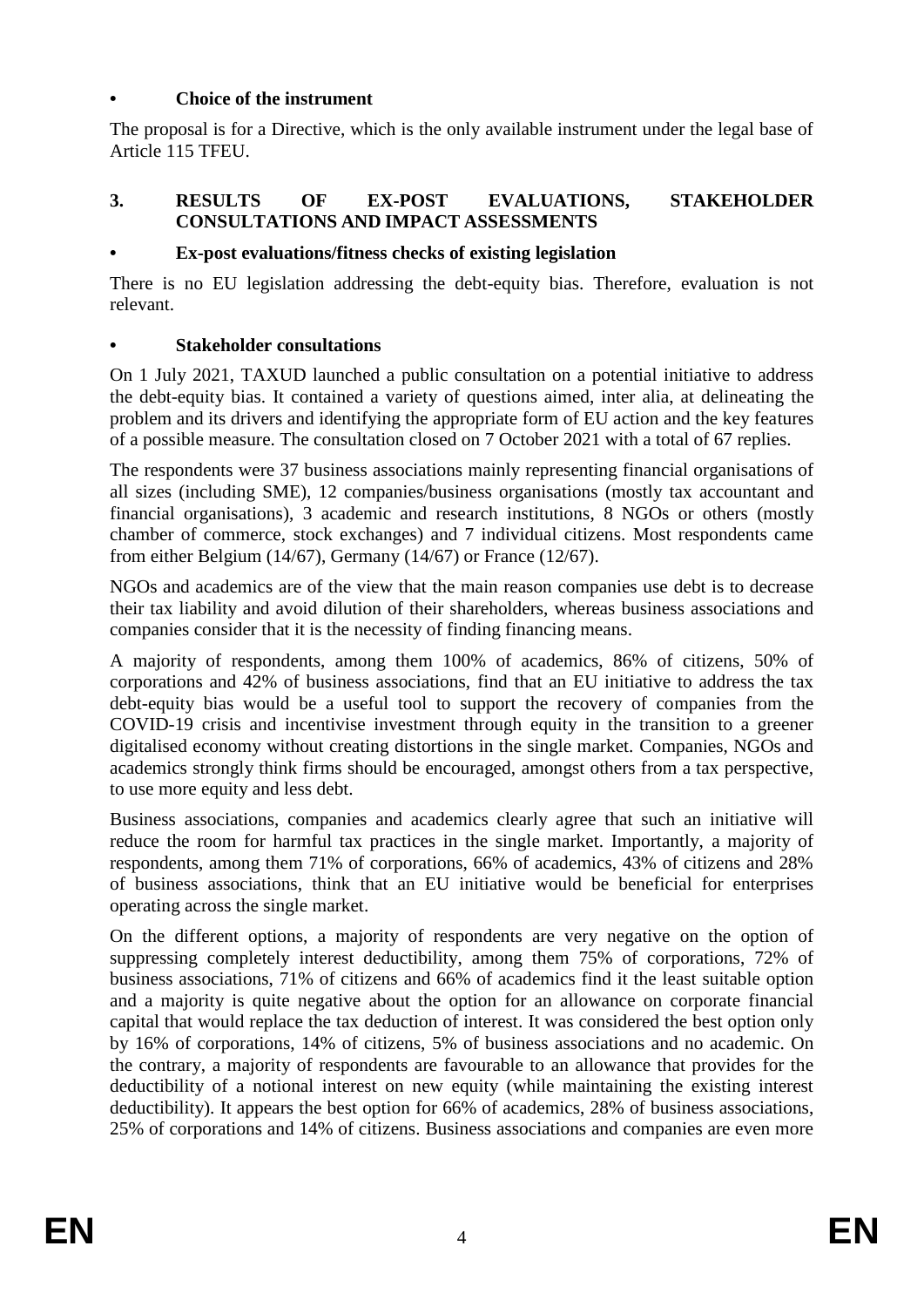favourable to the option of having an allowance on the stock of equity, while NGOs and academics are less favourable to this option.

Finally, a majority of respondents to this point strongly agree that the initiative should come with robust rules to avoid aggressive tax planning practices, among them 71% of citizens, 66% of academics, 42% of business associations and 33% of corporations.

In designing its proposal, the Commission took into account the results of the consultation. In particular, amongst the various policy options, the Commission decided to proceed with a proposal to give an allowance only to new equity and not to consider eliminating all deductibility of debt. Furthermore, the directive provides a robust anti-abuse framework as the need has been highlighted by the respondents.

In addition, the Commission appreciates that the protection of Member States' taxable revenues is essential to ensure a sustainable economy and safeguard public finances during the ongoing recovery period after the pandemic. Consequently, the Commission proposes to mitigate the debt-equity bias through measures addressing both the equity and the debt sides, combining an allowance for new equity with a limitation to the deductibility of debt costs.

#### **• Collection and use of expertise**

In identifying appropriate measures to tackle the debt-equity bias, the Commission drew on the relevant expertise of Member States that have already put in place similar measures (Belgium, Portugal, Poland, Cyprus, Malta and Italy). The Commission undertook exchanges with some of the relevant tax administrations on the anti-abuse framework and to better understand the impact in terms of costs and benefits of the various measures.

The Commission met with national public authorities/agencies, business associations and civil society groups that participate in the Commission Expert Group "Platform for Tax Good Governance, Aggressive Tax Planning and Double Taxation". The Commission also had exchanges with the European Economic and Social Committee (EESC).

#### **• Impact assessment**

An impact assessment was carried out to prepare this initiative.

On 17 March 2022 the Regulatory Scrutiny Board (RSB) issued a positive opinion with reservations on the submitted impact assessment regarding this proposal, including several suggestions for improvement.<sup>7</sup> The Impact Assessment report  $(IA)$  was further revised along these lines, as explained below. The IA examines five policy options in addition to the baseline scenario, i.e. no action.

Option 1 would introduce an allowance on the stock of corporate equity indefinitely, whereas Option 2 would also introduce an allowance but only for new equity and for ten years.

Option 3 would envisage an allowance on corporate capital (i.e. equity and debt) while disallowing current deductibility of interest payments and Option 4 would completely disallow the deductibility of interest expenses. Option 5 would combine an allowance for notional interest on new corporate equity (same as proposed under Option 2) for ten years with a partial limitation of tax deductibility for all companies.

 $\frac{1}{7}$ [Please insert the links to the summary sheet and the positive opinion of the RSB after their publication.]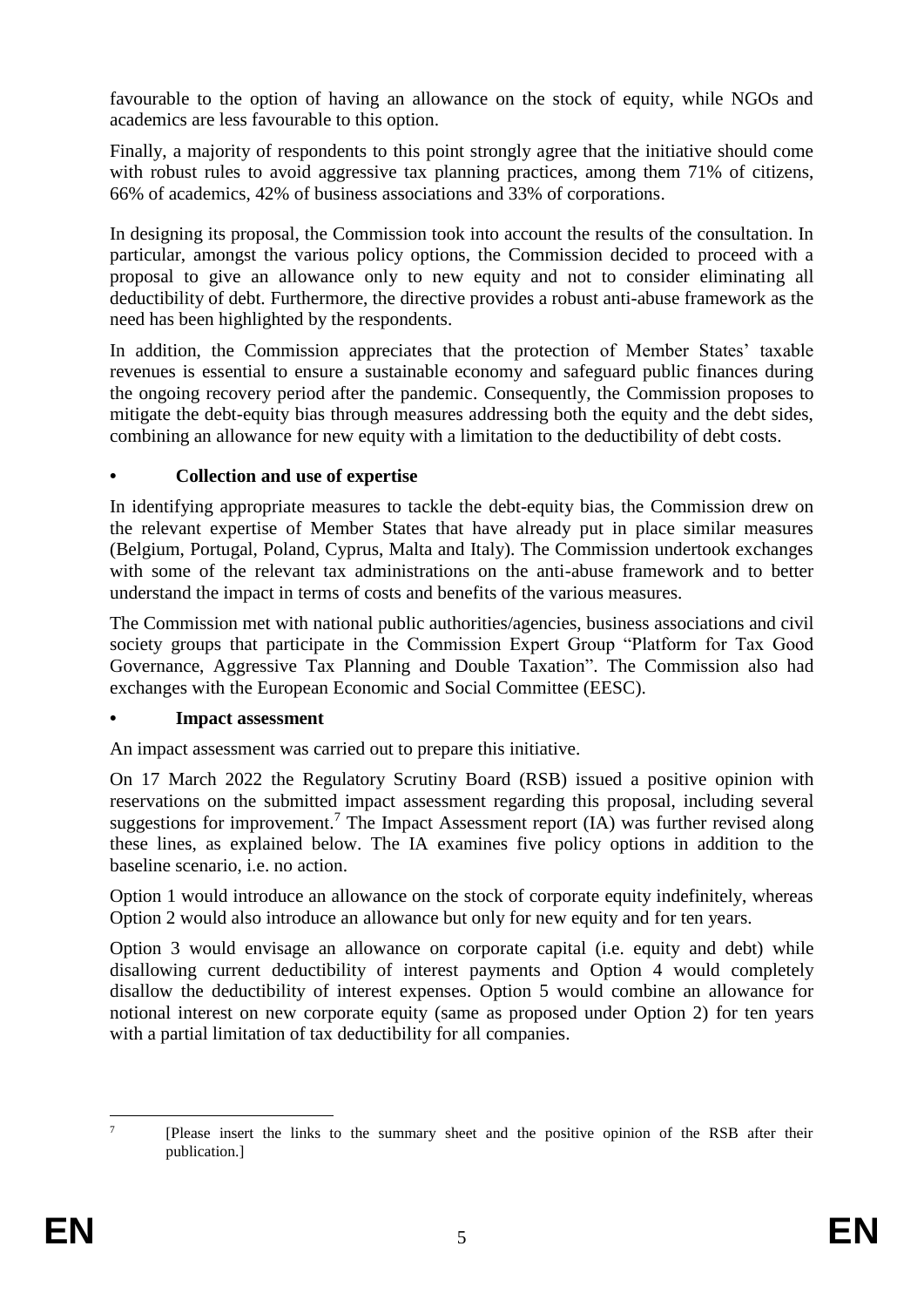A rate top-up for  $SMEs^8$  would be applied in all cases outlined under policy options 1, 2, 3 and 5..

The various Options have been compared against the following criteria: a) Making the tax system neutral for financing decisions, b) Enhancing the fairness of the tax system, c) Reducing distortions in the single market and d) Stimulating growth and investment in the EU. The comparison revealed that Options 1, 2, 3 and 4 can be expected to be to some degree effective in meeting some of the objectives of this initiative. However, Option 5 is the preferred option, because it successfully addresses the debt-equity bias, while balancing the budgetary impacts and addressing the fairness aspects of the tax system. It is expected to have a positive impact on investment and GDP, and moderate impacts on employment.

#### *Economic impacts*

For the assessment of the economic impacts the modelling was done by the European Commission's Joint Research Centre based on the CORTAX model.

# *Benefits*

The preferred option (Option 5) is expected to have a positive economic impact. As main direct benefit, it will favour higher equity ratios and so reduce insolvency risks. By increasing equity investments across the EU, this option is expected to indirectly promote the development of innovative technology. Equity is particularly important for fast-growing innovative companies in their early stages and scale-ups willing to compete globally. The green and digital transition requires new and innovative investments that will benefit from the measure. By benefiting from a higher notional interest rate, SMEs will have an increased access to the equity market. Positive effects on competitiveness, innovation, growth and employment in the EU are expected. It will also tackle fragmentation of the single market by eliminating different treatment under different national allowance for equity measures and providing same administrative rules in all EU Member States. Finally, it will provide uniform and effective measures against aggressive tax planning in the EU.

#### *Costs*

The costs related to the selected option are essentially an increase in compliance costs for businesses and tax administrations. Tax compliance costs for business are expected to increase in a limited manner. Overall, costs should be relatively limited because the additional data to be reported to benefit from the allowance should be relatively simple to provide. For tax administrations, costs are also expected to increase modestly. This proposal does not significantly increase compliance burden for firms or for tax administrations.

#### *Main changes implemented*

The RSB issued a positive opinion with reservations on the IA. In particular, it was noted that IA should better highlight how the preferred option best achieves the objectives. Furthermore, the RSB noted that the IA should be enhanced as regards the possibility to use non regulatory measures and should better reflect the different stakeholder views throughout the main analysis and annexes. Annex I to the Impact Assessment explains how the RSB reservations

<sup>1</sup> <sup>8</sup> SMEs would be defined as per Article 3 of the Accounting Directive 2013/34/EU of the European Parliament and of the Council of 26 June 2013. In addition it would be required that for a company to be considered a SME, it must not be part of a group of businesses which, at consolidated level, exceeds at least two of the three limits of Article 3 under the Accounting Directive (Average number of employees in the fiscal year 250; net turnover of EUR 40 million; balance sheet total of EUR 20 million).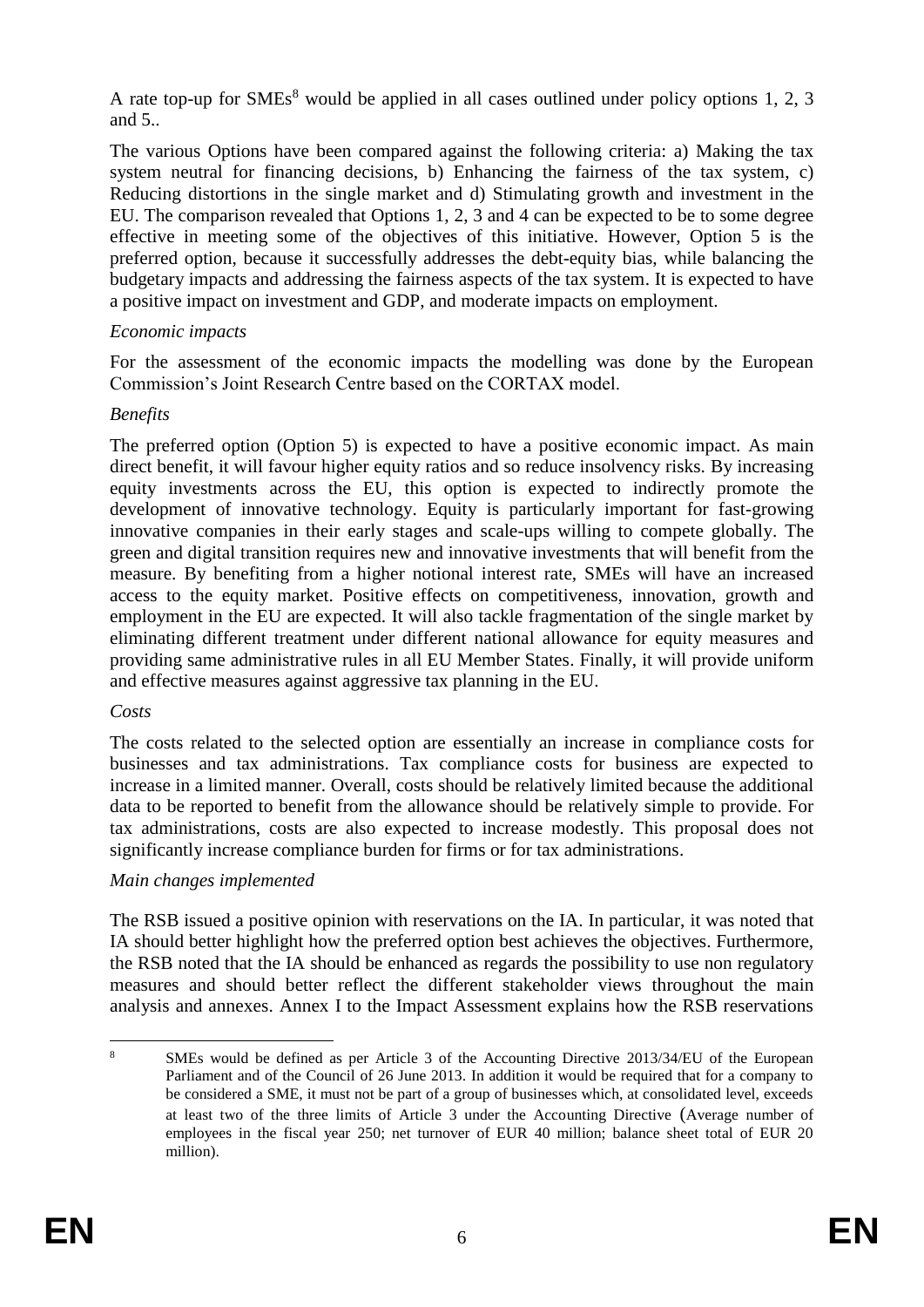were addressed. Several parts of the IA were revised. First, the IA has been revised in order to clarify that a non-regulatory option could not be effective Second, the IA has been expanded in order to reflect in detail the scale of anticipated effects on equity investment and the impact of the preferred option on tax revenues in absolute terms. The IA was also enhanced with further analysis of the reasons why an option acting both on the equity and debt sides has been considered as fit for purpose. Third, several sections of the main part of the IA were revised in order to include relevant stakeholder input, gathered through the open public consultation procedure.

# **4. BUDGETARY IMPLICATIONS**

See Legislative Financial Statement.

# **5. OTHER ELEMENTS**

# **• Implementation plans and monitoring, evaluation and reporting arrangements**

This proposal, once adopted as a Directive, should be transposed into Member States' national law by 31 December 2023 and come into effect as of 1 January 2024. For the purpose of monitoring and evaluation of the implementation of the Directive, Member States will have to provide the Commission, on a yearly basis, with relevant information per tax year, including a list of statistical data. The relevant information is set out in Article 7 of the Directive.

The Commission shall submit a report on the application of this Directive to the European Parliament and to the Council every five years, which should start counting after [1 January 2024]. The results of this proposal will be included in the report to the European Parliament and to the Council that will be issued by [1 January 2029].

# **• Detailed explanation of the specific provisions of the proposal**

This proposal applies to all taxpayers which are subject to corporate income tax in one or more Member States, with the exception of financial undertakings, as defined in Article 3(1).

It includes two separate measures that apply independently: 1) an allowance on equity; and 2) a limitation to interest deduction. Financial undertakings are not in the scope of the measures. Some financial undertakings are subject to regulatory equity requirements that prevent underequitisation. In addition, many are unlikely to be affected by the countervailing interest limitation deduction applicable to exceeding borrowing costs. Therefore, should financial undertakings be included in the scope, the economic burden of the measures would be unequally distributed at the expense of non-financial undertakings.

# **• Allowance on equity**

The allowance on equity is computed by multiplying the allowance base with the relevant notional interest rate.

# Allowance on equity = Allowance Base X Notional Interest Rate (NIR)

The allowance base is equal to the difference between equity at the end of the tax year and equity at the end of the previous tax year that is the year-on-year increase in equity.

If the allowance base of a taxpayer that has already benefitted from an allowance on equity under the rules of this Directive, is negative in a given tax period (equity decrease), a proportionate amount will become taxable for 10 consecutive tax periods and up to the total increase of net equity for which such allowance has been obtained, unless the taxpayer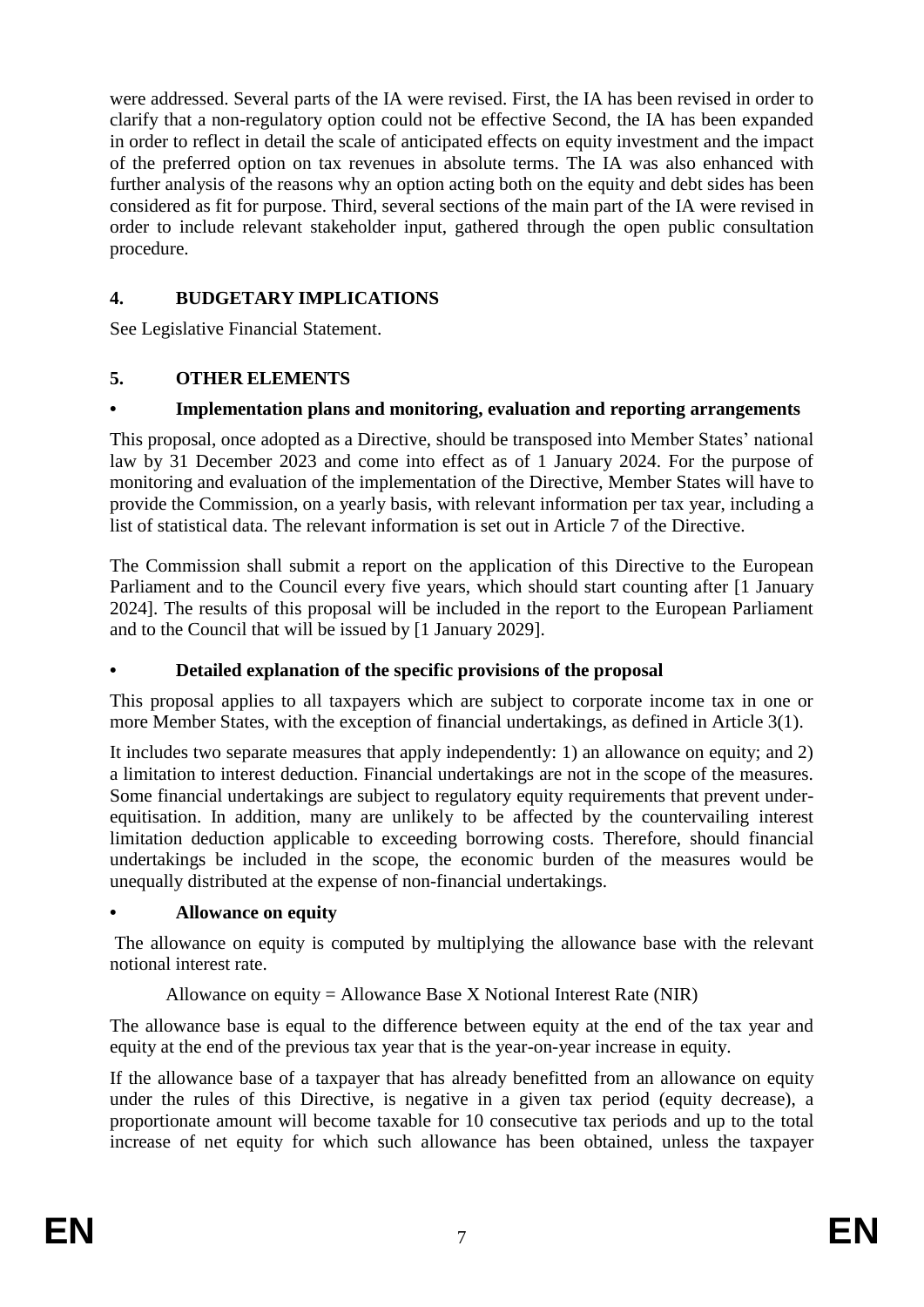provides evidence that this is due to losses incurred during the tax period or due to a legal obligation.

Equity is defined by reference to Directive 2013/34/EU (Accounting Directive)<sup>9</sup>, meaning the sum of Paid-up Capital, Share premium account, Revaluation reserve and Reserves<sup>10</sup> and Profits or Losses carried forward. Net equity is then defined as the difference between the equity of a taxpayer and the sum of the tax value of its participation in the capital of associated enterprises and of its own shares. This definition is meant to prevent cascading the allowance through participations.

The relevant notional interest rate is based on two components: the risk-free interest rate and a risk premium. The risk-free interest rate is the risk-free interest rate with a maturity of ten years, as laid down in the implementing acts to Article 77 $e(2)$  of Directive 2009/138/EC<sup>11</sup>, in which the allowance is claimed, for the currency of the taxpayer. The risk premium is set at 1%, to better account for the risk premium that investors actually pay and better mitigate the bias. The risk premium is set at 1.5% in the case of taxpayers qualifying as small or mediumsized enterprises, to better reflect the higher risk premium they incur to obtain financing. There should be no discretion on the part of Member States as to whether to apply this higher rate for SMEs or what rate to apply as the top-up for SMEs in order to avoid selectivity concerns as regards EU State Aids rules and to ensure a level playing field for SMEs in the EU regardless of their place of residence.

NIR = Risk Free Rate + Risk Premium

Risk Premium  $= 1\%$  (or 1.5% for SMEs)

The notional interest rate is hence equal to the currency specific risk-free rate plus 1% or 1.5% (NIR = risk free rate + 1% or, for SMEs, NIR = risk free rate + 1.5%). This approach ensures that the measure has an impact while remains simple to implement and does not harm Member States' budgets. It also ensures that the specific circumstances of different businesses are taken into account. A specific currency rate better ensures the balance of tax treatment between equity and debt since it takes into account the currency risk separately for each currency and reflects the specific situation of each taxpayer.

The allowance is granted for ten years to approximate the maturity of most debt, while keeping the overall budgetary cost of the allowance on equity under control. This means that if an increase in a taxpayer's equity qualifies for an allowance on equity under this proposal, the relevant allowance, computed as above, shall be deductible in the year it was incurred (TY) and in the next successive nine years (TY+9). If, in the following year (TY+1), a new increase in a taxpayer's equity also qualifies for an allowance on equity under this proposal, the new allowance on equity will also be deductible for the tax year it was incurred and the following nine years since its incurrence (until TY+10).

<sup>-&</sup>lt;br>9 In the sense of Annex III to Directive 2013/34/EU of the European Parliament and of the Council on the annual financial statements, consolidated financial statements and related reports of certain types of undertakings.

<sup>&</sup>lt;sup>10</sup> Reserves include: 1. Legal reserve, in so far as national law requires such a reserve; 2. Reserve for own shares, in so far as national law requires such a reserve, without prejudice to point (b) of Article 24(1) of Directive 2012/30/EU; 3. Reserves provided for by the articles of association; 4. Other reserves, including the fair value reserve

<sup>&</sup>lt;sup>11</sup> Directive 2009/138/EC Of The European Parliament And Of The Council of 25 November 2009 on the taking-up and pursuit of the business of Insurance and Reinsurance (Solvency II) (recast) (OJ L 335/17.12.2009, p.1)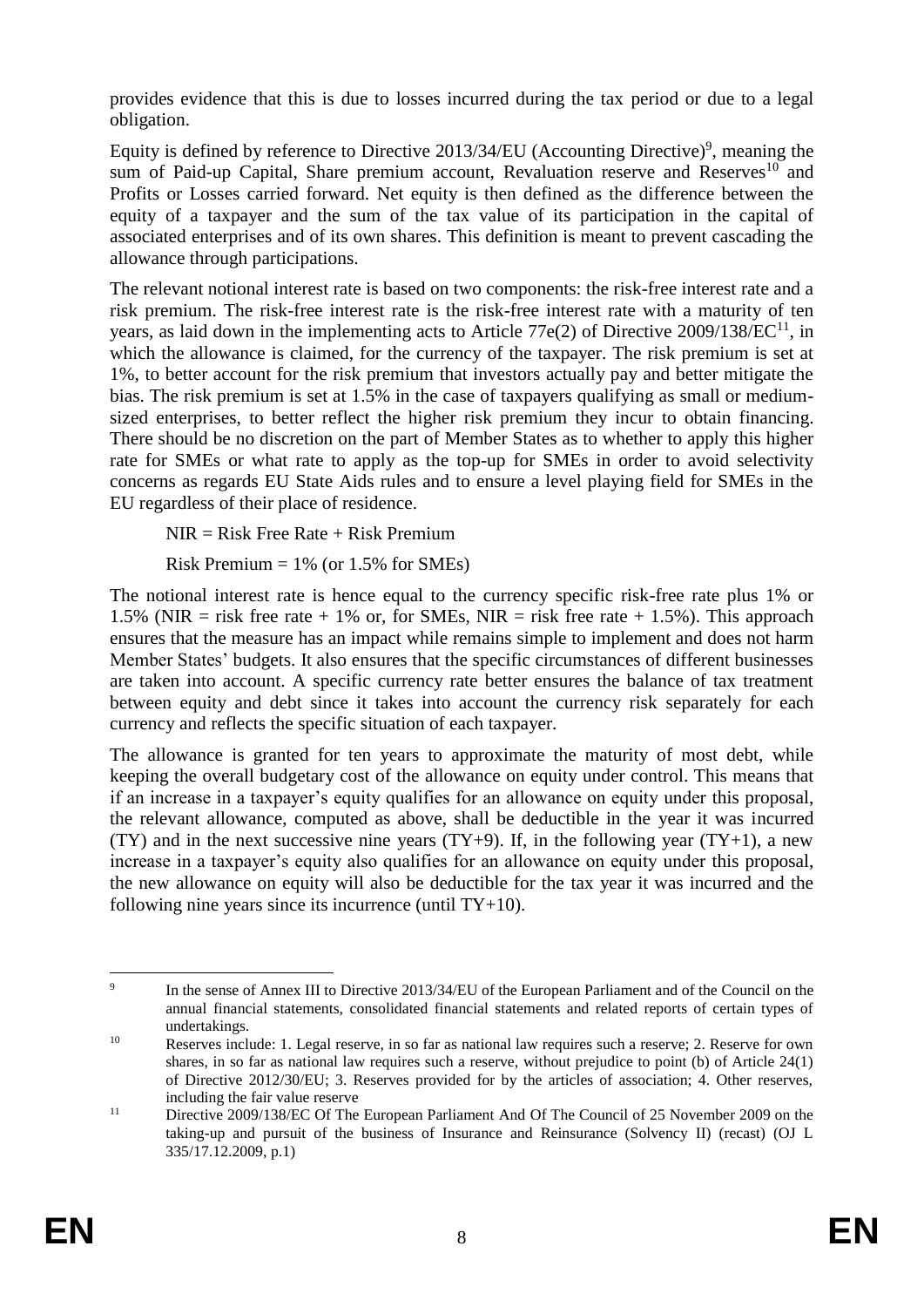By way of example, if a company having equity of 100, decides to increase in year t its equity by 20, an allowance will be deducted from its taxable base every year for ten years (until t+9) calculated as 20 times the notional interest rate, i.e. 20 times the risk-free interest rate for the relevant currency plus 20 (20 times the risk premium defined as 1).

Year t t-1

Equity of Company A 120 100

Allowance base  $= 120 - 100 = 20$ 

Allowance = Allowance base X NIR =  $20$  X NIR

The allowance will be available for 10 consecutive years : t, t+1, t+2, ..., t+9

If the company is a small or medium enterprise, the allowance will be calculated in the same way. The NIR will simply be different since the risk premium is higher (1.5 % instead of 1%).

To prevent tax abuse, the deductibility of the allowance is limited to a maximum of 30% of the taxpayer's EBITDA (earnings before interest, tax, depreciation and amortization) for each tax year. A taxpayer will be able to carry forward, without time limitation, the part of the allowance on equity that would not be deducted in a tax year due to insufficient taxable profit. In addition, the taxpayer will be able to carry forward, for a period of maximum five years, unused allowance capacity, where the allowance on equity does not reach the aforementioned maximum amount.

Robust anti-abuse measures will ensure that the rules on the deductibility of an allowance on equity are not used for unintended purposes. These anti-abuse rules are inspired from the Guidance on notional interest deduction regimes which was adopted by the Code of Conduct Group in 2019 and address well-known existing schemes, such as cascading the allowance within a group.

A first measure would exclude from the base of the allowance equity increases that originate from (i) intra-group loans, (ii) intra-group transfers of participations or existing business activities and (iii) cash contributions under certain conditions. Thus, for example, as regards intra-group loans, the measure should prevent that an equity injection granted to company A located in Member State A is used to grant a loan to a related company B located in Member State B. This is because in such case, company B would also use this money to inject equity in another related company C, located in Member State C. This would lead to multiplying the allowance on equity with only one genuine equity increase at group level.

Another measure sets out specific conditions for taking into account equity increases originating from contributions in kind or investments in assets. It aims to prevent the overvaluation of assets or purchase of luxury goods for the purpose of increasing the base of the allowance. Thus, for example, the value of an asset and the related costs should not exceed reasonable professional needs and any part of the value of the asset contributed or recorded in the taxpayer's accounting books over its market value should be deducted from the base of the allowance.

A third measure targets the re-categorisation of old capital as new capital, which would qualify as an equity increase for the purpose of the allowance. Such re-categorisation could be achieved through a liquidation and the creation of start-ups. For example, if an existing company, with retained earnings, is liquidated, there will be an increase in the equity of the parent company due to the incorporation of the retained earnings. If a new subsidiary is subsequently created and is no longer held by the parent, the previously increased base of allowance of the parent would not be reduced by the value of the participation in the subsidiary.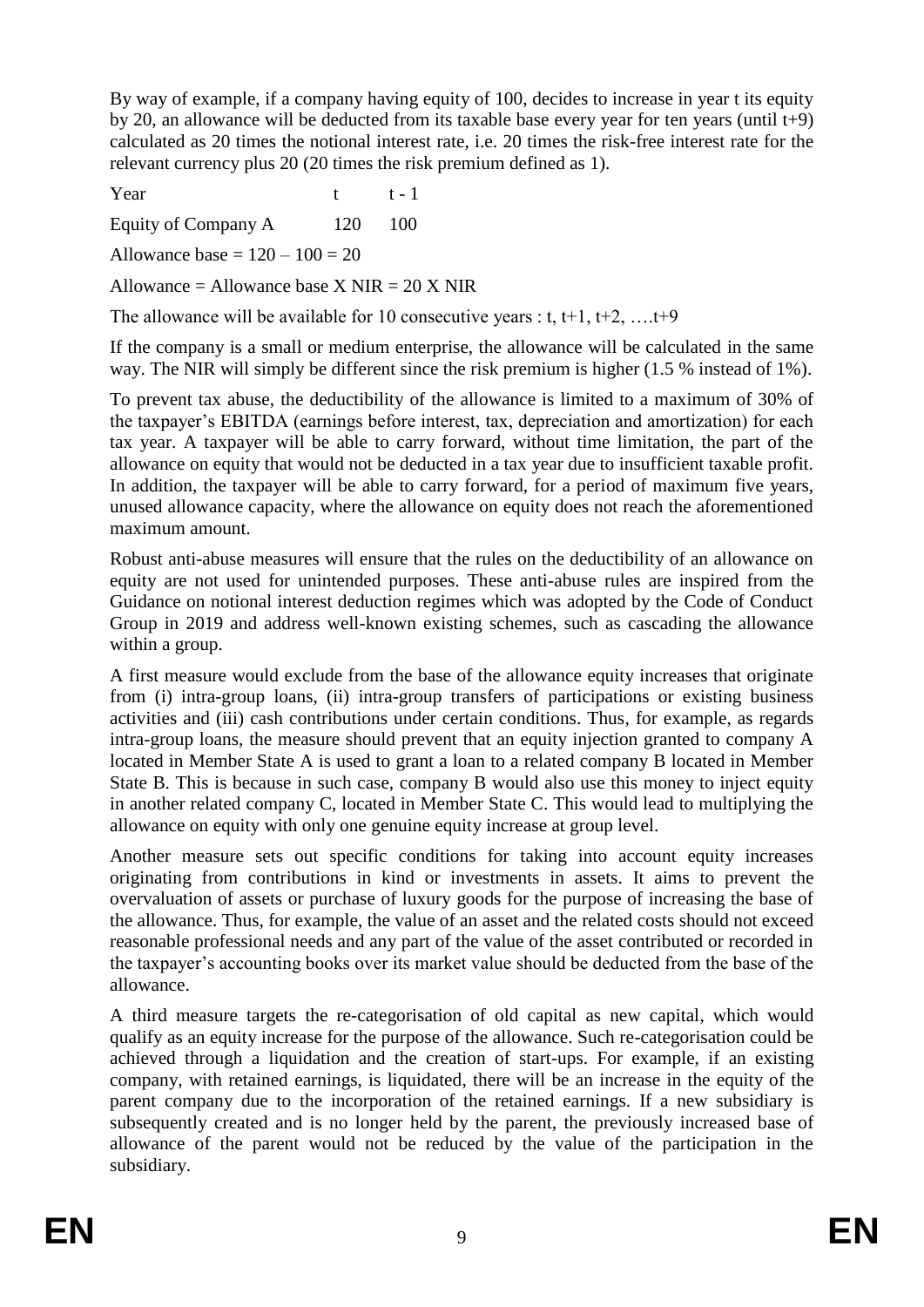# **• Limitation to interest deduction**

On the debt side, the allowance for notional interest on equity is accompanied by a limitation to the tax deductibility of debt-related interest payments. In particular, a proportional restriction will limit the deductibility of interest to 85% of exceeding borrowing costs (i.e. interest paid minus interest received). Such an approach allows addressing the debt-equity bias simultaneously from both the equity and the debt side, which is most efficient and preserves the sustainability of Member States' public finances.

Given that interest limitation rules already apply in the EU under Article 4 of the ATAD, the taxpayer will apply the rule of Article 6 of this proposal as a first step and then, calculate the limitation applicable in accordance with article 4 of ATAD. If the result of applying the ATAD rule is a lower deductible amount, the taxpayer will be entitled to carry forward or back the difference in accordance with Article 4 of ATAD.

By way of example, if company A has exceeding borrowing costs of 100, it should:

- (1) First, apply Article 6 of this directive proposal that limits the deductibility to 85% of  $100 = 85$  and thus renders a non-deductible amount of 15.
- (2) Second, compute the amount that would be deductible under Article 4 of the ATAD. If the deductible amount is lower, e.g. 80 (and subsequently the non-deductible higher, i.e. 20), the difference in the deductibility, i.e. the additional non-deductible amount (i.e.  $85-80 = 5$ ) would be carried forward or back in accordance with the conditions of Article 4 of ATAD, as transposed in national law.

The outcome for company A is that 15 (100 - 85) of interest borrowing costs are nondeductible and a further  $5(85-80)$  of interest borrowing costs are carried forward or back.

# **• Monitoring and reporting**

Member States will provide specific data to the Commission on a yearly basis in order to allow monitoring the implementation and effects of the new rules. The Commission will rely on these data, amongst others, in order to evaluate the implementation of the Directive and report accordingly.

#### **• Delegation**

The Commission will have the power to modify the risk premium rate by adopting delegated acts. The Commission may exercise such power only under specific circumstances, i.e. where inflation and/or economic growth trends require an increase or decrease of the risk premium and provided that relevant data, reports and statistics, including those provided by Member States, conclude that the EU average of the financing conditions of debt of the companies in scope of the directive have doubled or halved since the last determination of the risk premium. In such cases it is in fact essential to be able to change applicable rates to reflect real market conditions quickly and smoothly, without recourse to a full legislative procedure. The power of the Commission is however duly restricted and revocable.

#### **• Transposition**

Member States that have rules in place providing for an allowance on equity increases may defer the application of the provisions of this directive for the duration of rights already established under domestic rules (grandfathering)Taxpayers that, on [1 January 2024] benefit from an allowance on equity , under domestic law (in Belgium, Cyprus, Italy, Malta, Poland and Portugal) will be able to continue to benefit from such allowance under national law for a period of up to 10 years and in no case for a period longer than the duration of the benefit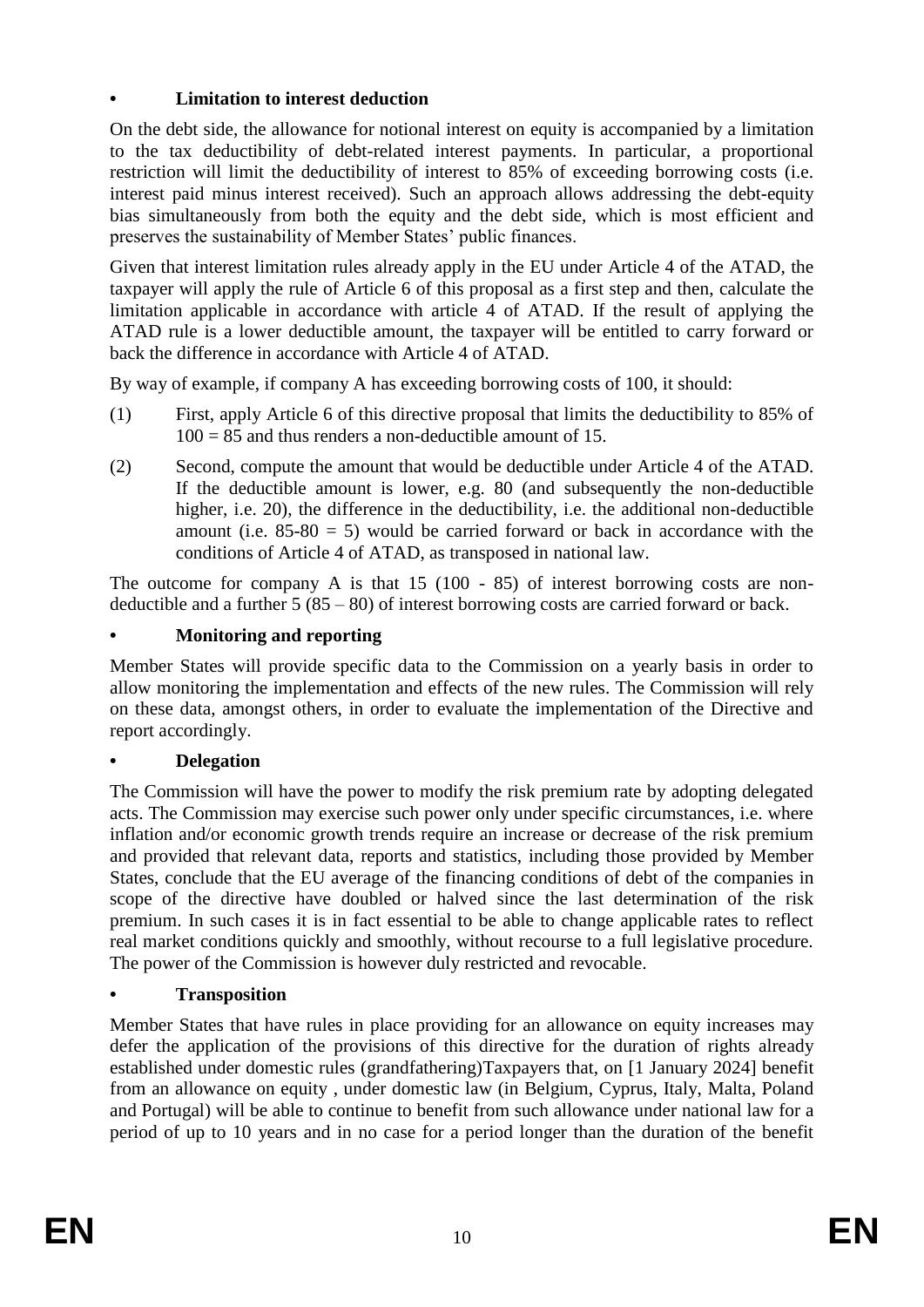under national law. Conversely the rules of this directive will apply from their date of application to all other taxpayers in all Member States.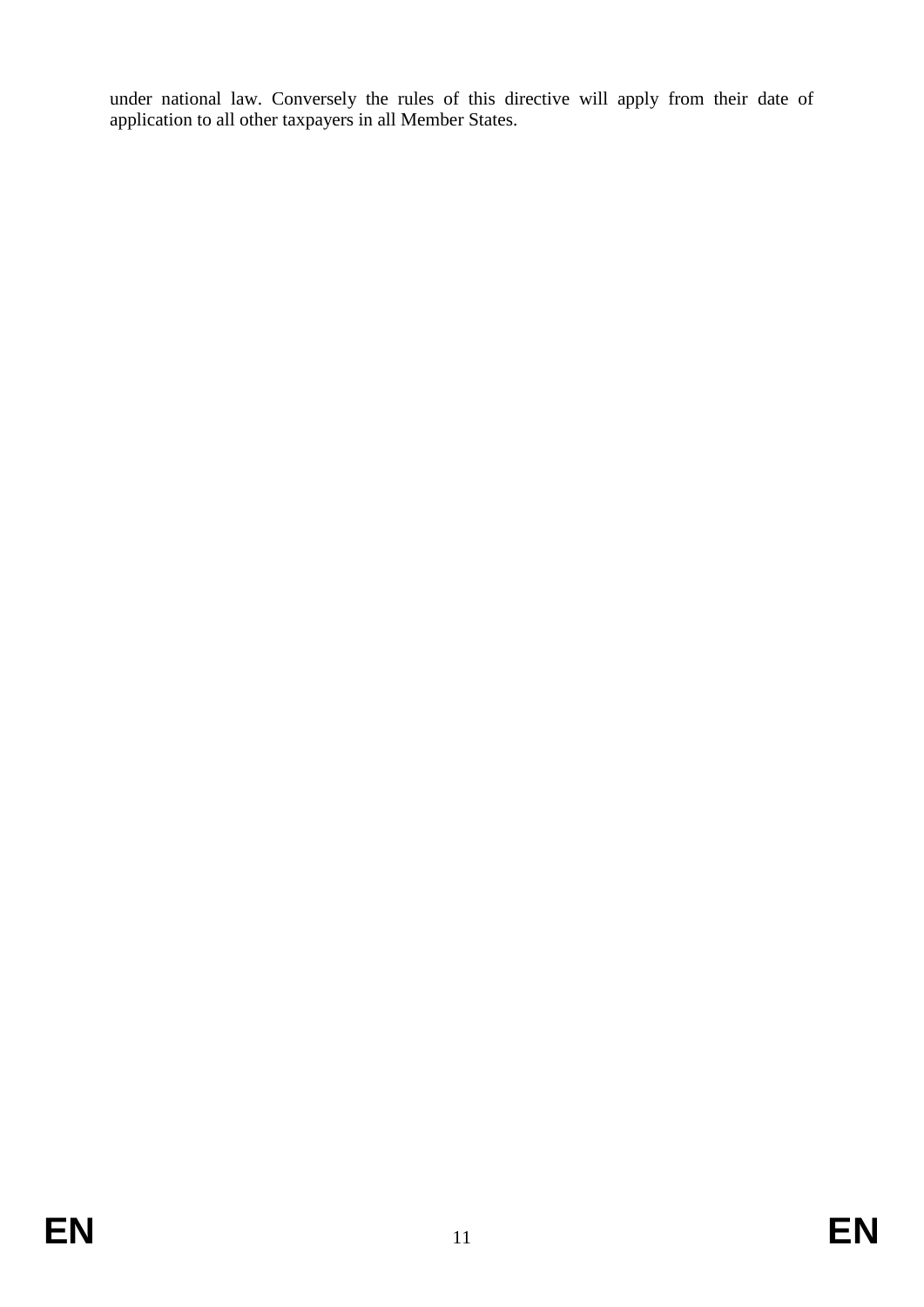#### 2022/0154 (CNS)

#### Proposal for a

#### **COUNCIL DIRECTIVE**

#### **on laying down rules on a debt-equity bias reduction allowance and on limiting the deductibility of interest for corporate income tax purposes**

THE COUNCIL OF THE EUROPEAN UNION,

Having regard to the Treaty on the Functioning of the European Union, and in particular Article 115 thereof,

Having regard to the proposal from the European Commission,

After transmission of the draft legislative act to the national parliaments,

Having regard to the opinion of the European Parliament<sup>12</sup>,

Having regard to the opinion of the European Economic and Social Committee<sup>13</sup>,

Acting in accordance with a special legislative procedure,

Whereas:

- (1) Promoting a fair and sustainable business environment, including through targeted tax measures that incentivise investment and growth, is a high political priority of the Union. To support sustainable and long-term corporate financing, the tax system should minimise unintended distortions of business decisions, for example towards debt rather than equity financing. While the Commission's Capital Markets Union  $2020$  Action Plan<sup>14</sup> includes important actions to support such financing, for example Action 4 - Encouraging more long-term and equity financing from institutional investors, targeted tax measures should be adopted in order to enhance such actions. Such measures should take into account fiscal sustainability considerations.
- (2) Member States' tax systems allow the taxpayers to deduct interest payments on debt financing, and thereby reduce the corporate income tax liability, while costs related to equity financing are non-tax deductible in most Member States. The asymmetric tax treatment of debt and equity financing across the Union induces a bias towards debt in investment decisions. Moreover, where Member States provide for a tax allowance on equity financing in their domestic law, such national measures differ significantly in terms of policy design.
- (3) In order to remove possible tax related distortions among Member States, it is necessary to lay down a common framework of rules to address the tax related debtequity bias across the Union in a coordinated manner. Such rules should ensure that

 $12$ <sup>12</sup> OJ C, , p. .Not yet published in the Official Journal.<br><sup>13</sup> OJ C, as Not yet published in the Official Journal.

<sup>&</sup>lt;sup>13</sup> OJ C, , p. .Not yet published in the Official Journal.

Communication from the Commission to the European Parliament, the Council, the European Economic and Social Committee and the Committee of the Regions 'A Capital Markets Union for people and businesses-new action plan', COM(2020) 590 final ([https://eur](https://eur-lex.europa.eu/resource.html?uri=cellar:61042990-fe46-11ea-b44f-01aa75ed71a1.0001.02/DOC_1&format=PDF)[lex.europa.eu/resource.html?uri=cellar:61042990-fe46-11ea-b44f-01aa75ed71a1.0001.02/DOC\\_1&format=PDF\)](https://eur-lex.europa.eu/resource.html?uri=cellar:61042990-fe46-11ea-b44f-01aa75ed71a1.0001.02/DOC_1&format=PDF)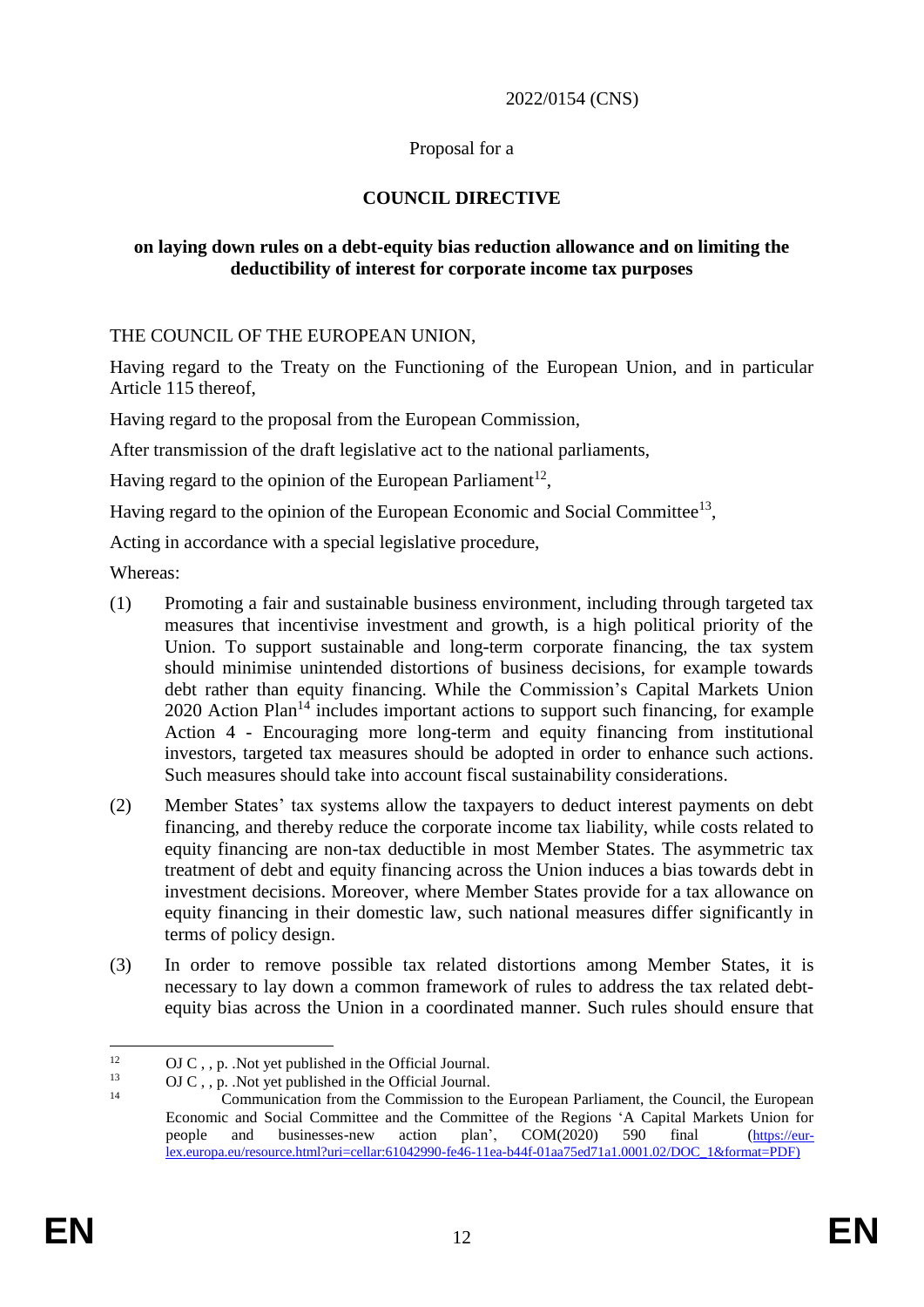equity and debt financing are treated in a similar way for tax purposes across the single market. At the same time, a common Union legislative framework should be sustainable also in the short term for Member States' budgets. Such framework should therefore include rules, on the one hand, for the tax deductibility of equity financing costs and, on the other, for limiting the tax deductibility of debt financing costs.

- (4) To ensure a simple and comprehensive legislative framework, the common framework of rules should apply to all undertakings in the Union that are subject to corporate income tax in a Member State. Financial undertakings have special features and require a specific treatment. If the rules to address the tax related debt-equity bias were to apply to them, the economic burden of the measures would be unequally distributed at the expense of non-financial undertakings. Financial undertakings should therefore be excluded from the scope of this Directive.
- (5) To neutralise the bias against equity financing, an allowance should be envisaged so that increases in a taxpayer's equity from one tax period to the next are deductible from its taxable base, subject to certain conditions. The allowance should be calculated by multiplying the increase in equity with a notional interest rate based on risk-free interest rate as laid down in the implementing acts adopted pursuant to Article 77e(2) of Directive 2009/138/EC. Such risk-free interest rates are already part of EU law and have been practically and effectively applied as such. Any part of the allowance that cannot be deducted in a tax period due to insufficient taxable profits may be carried forward. Taking into account the specific challenges that small- and medium-sized enterprises (SMEs) face in accessing capital markets, an increased allowance on equity should be envisaged for taxpayers that are SMEs. In order for the deduction of an allowance on equity to be sustainable for public finances in the short term, it should be limited in time. To safeguard the system from abuses, it is necessary to exclude the tax value of a taxpayer's own shares as well as that of its participation in associated enterprises from the calculation of changes in equity. In the same vein, it is necessary to provide for the taxation of a decrease in a taxpayer's equity from one tax period to the following one, to prevent an equity increase from being effected in an abusive manner. Such a rule would also encourage the retention of a level of equity. It would apply so that where there is a decrease in equity of a taxpayer that has benefitted from an allowance on equity increase, an amount calculated in the same way as the allowance would become taxable for 10 tax periods; unless the taxpayer provides evidence that this decrease is exclusively due to losses incurred during the tax period or due to a legal obligation.
- (6) In order to avoid a misuse of the deduction of the allowance on equity, it is necessary to lay down specific anti-tax avoidance rules. Such rules should target, in particular, schemes put in place to circumvent the conditions on which an equity increase qualifies for an allowance under this Directive, for instance, through the intra-group transfer of participations in associated enterprises. Such rules should also target schemes put in place to claim an allowance in the absence of any equity increase at group level. For example, intra-group debt financing or contributions in cash could be used for these purposes. Specific anti-tax avoidance rules should also prevent schemes from being put in place to claim that an increase in equity, and the corresponding allowance, is higher than it actually is, for example, through an increase in loan financing receivables or overvaluation of assets. Moreover, the general anti-tax abuse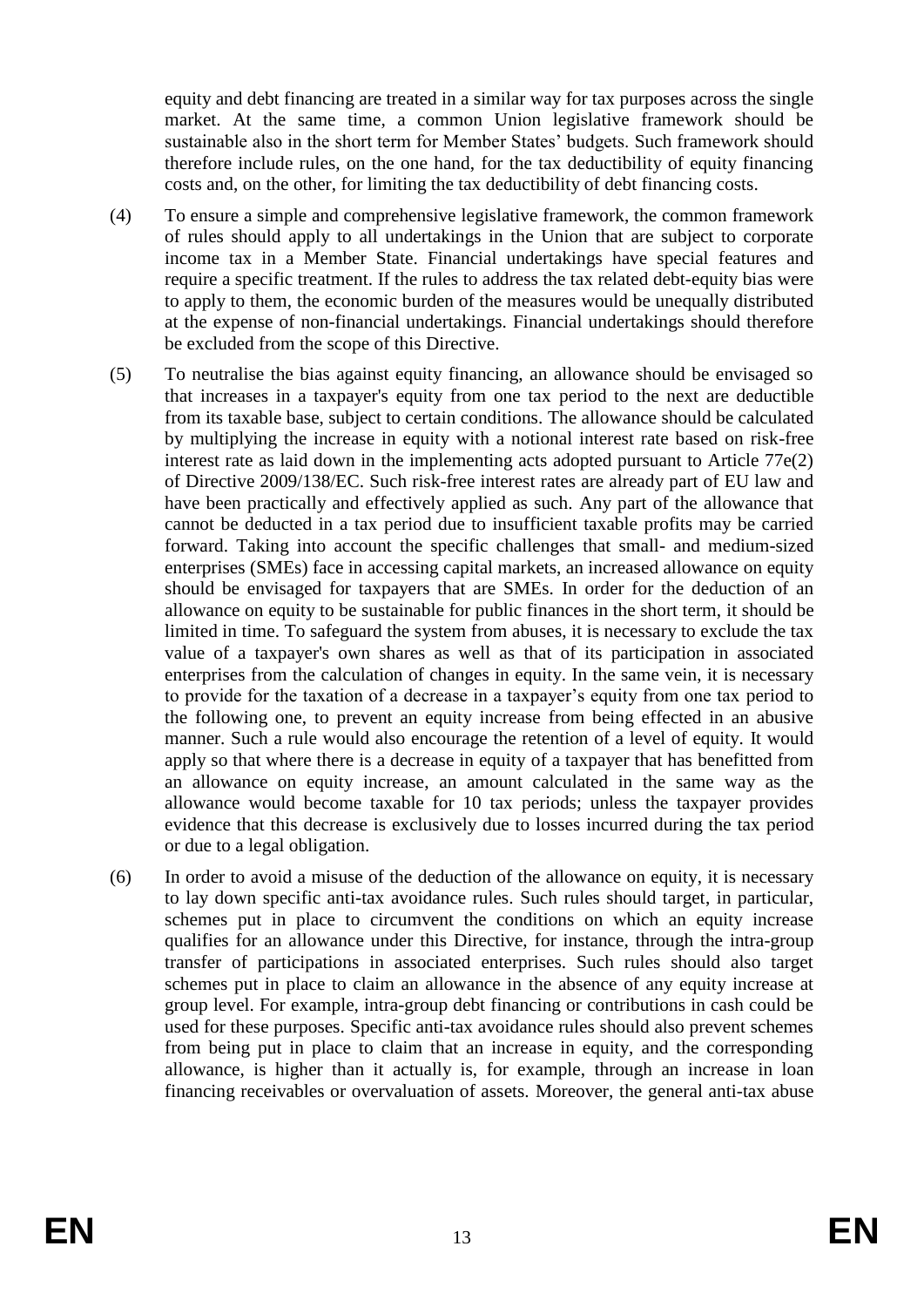rule in Article 6 of Council Directive (EU) 2016/1164<sup>15</sup> applies against abusive acts which are not covered by the specific anti-tax avoidance framework of this Directive.

- (7) To effectively address the tax-related debt-equity bias in a manner sustainable for the Union's public finances, an allowance for equity financing should be accompanied by a limitation on the deductibility of debt financing costs. An interest limitation rule should therefore limit the deductibility of exceeding borrowing costs and apply independently from the allowance. Given the different objectives between such a rule and the existing anti-tax avoidance rule on interest limitation of Article 4 of Directive (EU) 2016/1164, both rules should be maintained. Taxpayers should first calculate the deductibility of exceeding borrowing costs under this Directive and then under ATAD. In the event that the latter results in a lower amount of deductible exceeding borrowing costs, the taxpayer should deduct this lower amount and carry forward or back any difference between the two amounts in accordance with Article 4 of ATAD.
- (8) As the implementation and enforcement of the Union rules in each Member State are critical for safeguarding Member States' tax bases and, where necessary, for properly reviewing the Union rules, such implementation and enforcement should be monitored by the Commission. Member States should therefore communicate to the Commission, on a regular basis, specific information on the implementation and enforcement in their territory of national measures transposing this Directive.
- (9) In order to evaluate the effectiveness of this Directive, the Commission should prepare and publish an evaluation report on the basis of the information provided by Member States and of other available data.
- (10) In order to enable the smooth and prompt amendment of certain non-essential elements of this Directive taking into account ongoing developments, the power to adopt acts in accordance with Article 290 of the Treaty on the Functioning of the European Union should be delegated to the Commission, so that the latter can amend this Directive, to modify the level of the risk premium rate as an element for the calculation of the allowance on equity. It is of particular importance that the Commission carry out appropriate consultations during its preparatory work, including at expert level, and that those consultations be conducted in accordance with the principles laid down in the Interinstitutional Agreement of 13 April 2016 on Better Law-Making<sup>16</sup>. In particular, to ensure equal participation in the preparation of delegated acts, the Council should receive all documents at the same time as Member States' experts, and its experts should systematically be given access to meetings of Commission expert groups dealing with the preparation of delegated acts.
- (11) Since the objective of this Directive cannot sufficiently be achieved by the Member States but can rather, by reason of the need to provide balanced incentives for business location and entrepreneurship in the single market, be better achieved at Union level, the Union may adopt measures, in accordance with the principle of subsidiarity as set out in Article 5 of the Treaty on European Union. In accordance with the principle of proportionality as set out in that Article, this Directive should not go beyond what is necessary in order to achieve that objective,

<sup>15</sup> <sup>15</sup> Council Directive (EU) 2016/1164 of 12 July 2016 laying down rules against tax avoidance practices that directly affect the functioning of the internal market (OJ L 193, 19.7.2016, p. 1).

<sup>16</sup> OJ L 123, 12.5.2016, p. 1.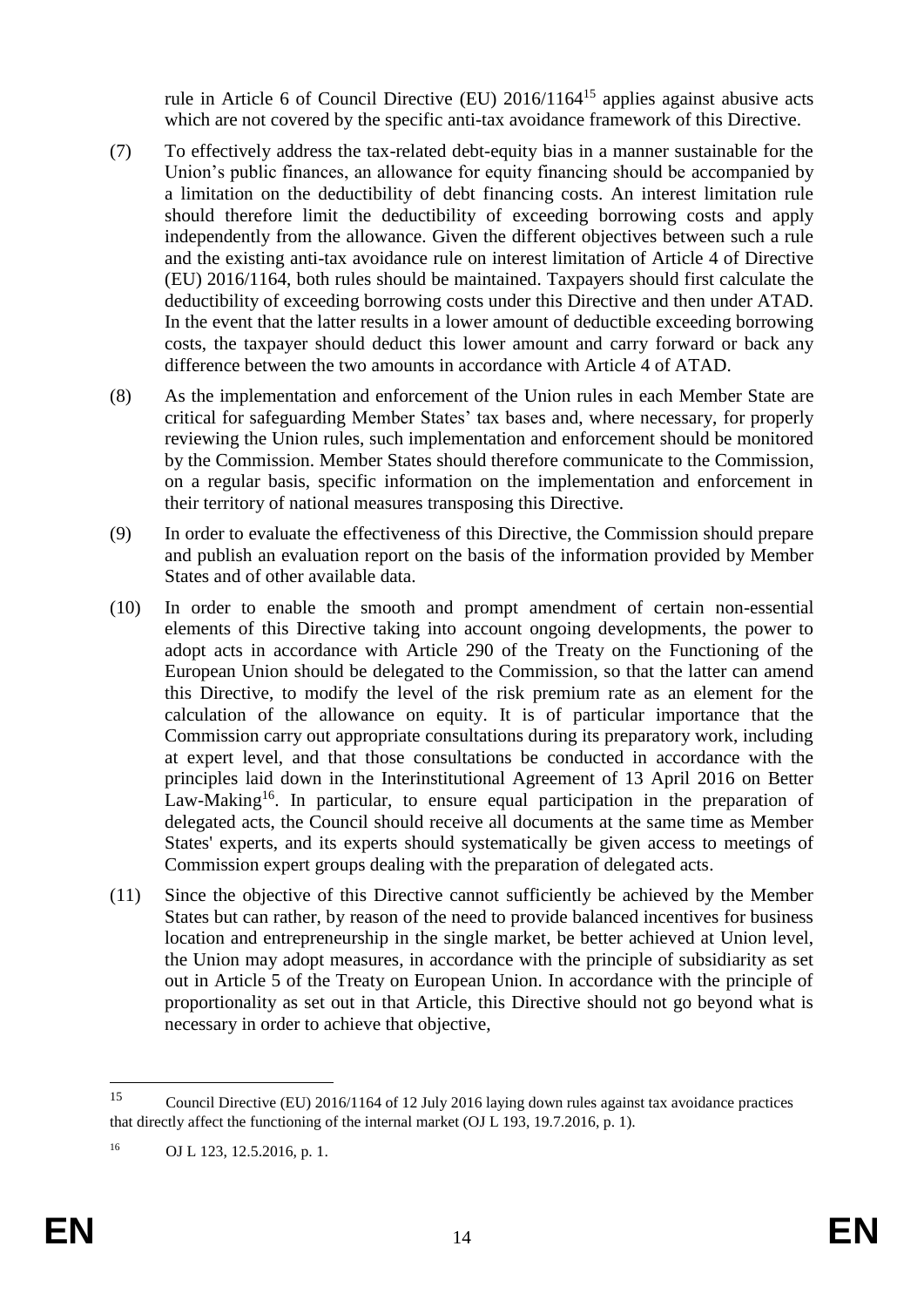#### HAS ADOPTED THIS DIRECTIVE:

# **CHAPTER I GENERAL PROVISIONS**

#### *Article 1 Subject matter*

This Directive lays down rules on the deduction, for corporate income tax purposes, of an allowance on increases in equity and on the limitation of the tax deductibility of exceeding borrowing costs.

# *Article 2*

#### *Scope*

This Directive applies to taxpayers that are subject to corporate income tax in one or more Member States, including permanent establishments in one or more Member State of entities resident for tax purposes in a third country.

However, this Directive does not apply to the following financial undertakings:

- (a) 'credit institution' as defined in Article 4(1), point (1), of Regulation (EU) No 575/2013 the European Parliament and of the Council<sup>17</sup>:
- (b) 'investment firm' as defined in Article 4(1), point (1), of Directive 2014/65/EU the European Parliament and of the Council<sup>18</sup>;
- (c) 'alternative investment fund manager' as defined in Article 4(1), point (b), of Directive  $2011/61/EU$  of the European Parliament and of the Council<sup>19</sup>, including a manager of European venture capital funds under Regulation (EU) No 345/2013 of the European Parliament and of the Council<sup>20</sup>, a manager of European social entrepreneurship funds under Regulation (EU) No 346/2013 of the European Parliament and of the Council<sup>21</sup> and a manager of European long-term investment funds under Regulation (EU) 2015/760 of the European Parliament and of the Council<sup>22</sup>:

1

<sup>&</sup>lt;sup>17</sup> Regulation (EU) No 575/2013 of the European Parliament and of the Council of 26 June 2013 on prudential requirements for credit institutions and investment firms and amending Regulation (EU) No 648/2012 (OJ L 176, 27.6.2013, p. 1).

Directive 2014/65/EU of the European Parliament and of the Council of 15 May 2014 on markets in financial instruments and amending Directive 2002/92/EC and Directive 2011/61/EU (OJ L 173, 12.6.2014, p. 349).

<sup>&</sup>lt;sup>19</sup> Directive 2011/61/EU of the European Parliament and of the Council of 8 June 2011 on Alternative Investment Fund Managers and amending Directives 2003/41/EC and 2009/65/EC and Regulations (EC) No 1060/2009 and (EU) No 1095/2010 (OJ L 174, 1.7.2011, p. 1).

<sup>&</sup>lt;sup>20</sup> Regulation (EU) No  $345/2013$  of the European Parliament and of the Council of 17 April 2013 on European venture capital funds (OJ L 115, 25.4.2013, p. 1).

<sup>&</sup>lt;sup>21</sup> Regulation (EU) No  $346/2013$  of the European Parliament and of the Council of 17 April 2013 on European social entrepreneurship funds (OJ L 115, 25.4.2013, p. 18).

<sup>&</sup>lt;sup>22</sup> Regulation (EU) 2015/760 of the European Parliament and of the Council of 29 April 2015 on European long-term investment funds (OJ L 123, 19.5.2015, p. 98).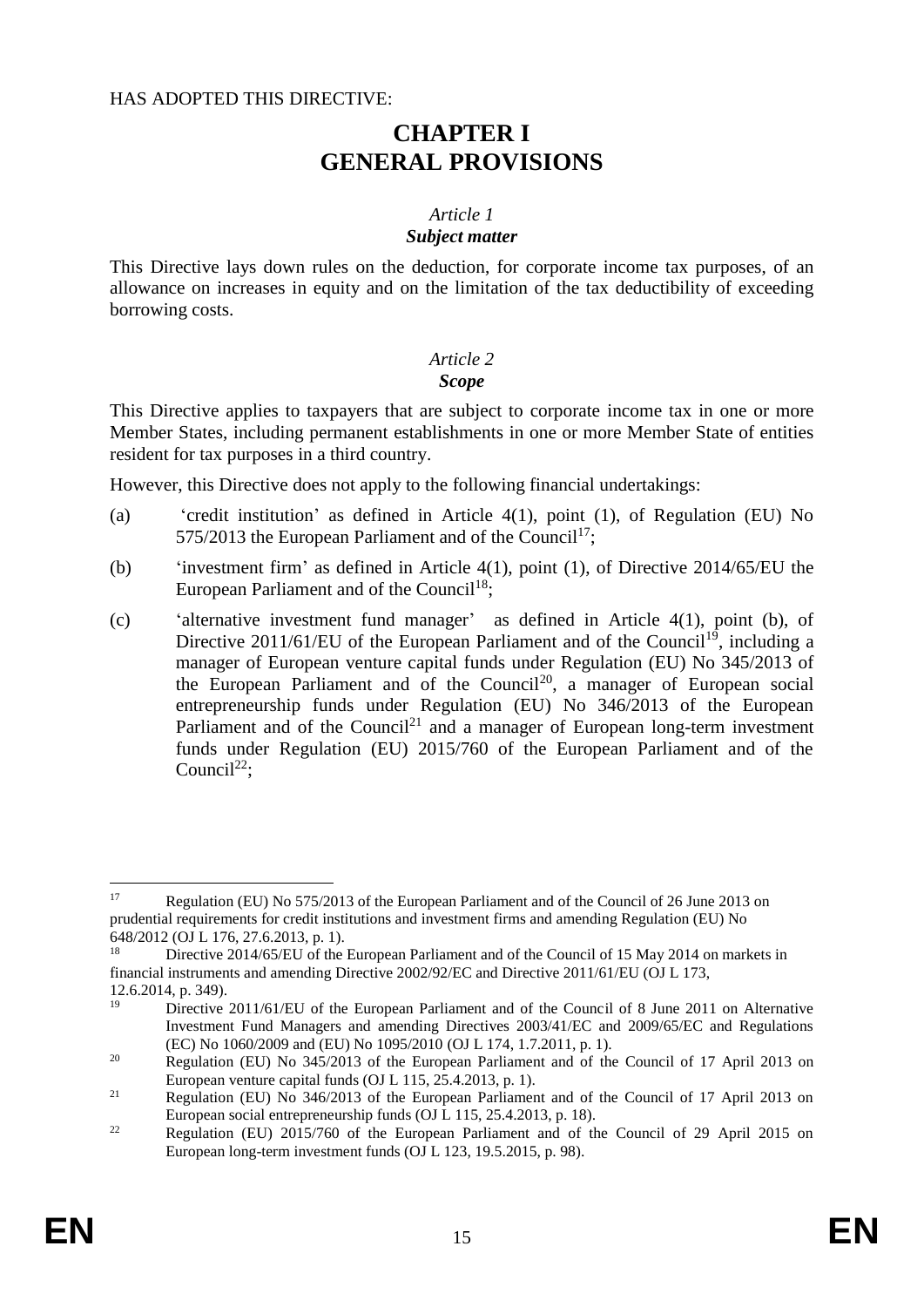- (d) 'undertaking for collective investment in transferable securities' management company' as defined Article 2(1), point (b), of Directive 2009/65/EC of the European Parliament and of the Council<sup>23</sup>;
- (e) 'insurance undertaking' as defined in Article 13, point (1), of Directive 2009/138/EC of the European Parliament and of the Council<sup>24</sup>;
- (f) 'reinsurance undertaking' as defined in Article 13, point (4), of Directive 2009/138/EC;
- (g) 'institution for occupational retirement provision' as defined in Article 6, point (1), of Directive (EU) 2016/2341 of the European Parliament and of the Council<sup>25</sup>;
- (h) pension institutions operating pension schemes which are covered by Regulation  $(EC)$  No 883/2004 of the European Parliament and of the Council<sup>26</sup> as well as any legal entity set up for the purpose of investment in such schemes;
- (i) 'alternative investment fund' as defined in Article 4(1), point (a), of Directive 2011/61/EU, managed by an alternative investment fund manager, as defined in Article 4(1), point (b), of Directive 2011/61/EU or an alternative investment fund as defined in Article 4(1), point (a), of Directive 2011/61/EU supervised under the applicable national law;
- (j) undertakings for collective investment in transferable securities within the meaning of Article 1(2) of Directive 2009/65/EC;
- (k) 'central counterparty' as defined in Article 2, point (1), of Regulation (EU) No 648/2012 of the European Parliament and of the Council<sup>27</sup>;
- (l) 'central securities depository' as defined in Article 2(1), point (1), of Regulation (EU) No 909/2014 of the European Parliament and of the Council<sup>28</sup>;
- (m) a special purpose vehicle authorised in accordance with Article 211 of Directive 2009/138/EC;
- (n) 'securitisation special purpose entity' as defined in Article 2, point (2), of Regulation (EU) No 2017/2402 of the European Parliament and of the Council<sup>29</sup>;

 $23$ <sup>23</sup> Directive 2009/65/EC of the European Parliament and of the Council of 13 July 2009 on the coordination of laws, regulations and administrative provisions relating to undertakings for collective investment in transferable securities (UCITS) (OJ L 302, 17.11.2009, p. 32).

<sup>&</sup>lt;sup>24</sup> Directive 2009/138/EC of the European Parliament and of the Council of 25 November 2009 on the taking-up and pursuit of the business of Insurance and Reinsurance (Solvency II) (OJ L 335, 17.12.2009, p. 1).

<sup>&</sup>lt;sup>25</sup> Directive (EU) 2016/2341 of the European Parliament and of the Council of 14 December 2016 on the activities and supervision of institutions for occupational retirement provision (IORPs) (OJ L 354, 23.12.2016, p. 37).

<sup>&</sup>lt;sup>26</sup> Regulation (EC) No 883/2004 of the European Parliament and of the Council of 29 April 2004 on the coordination of social security systems (OJ L 166, 30.4.2004, p. 1).

<sup>&</sup>lt;sup>27</sup> Regulation (EU) No 648/2012 of the European Parliament and of the Council of 4 July 2012 on OTC derivatives, central counterparties and trade repositories (OJ L 201, 27.7.2012, p. 1).

<sup>28</sup> Regulation (EU) No 909/2014 of the European Parliament and of the Council of 23 July 2014 on improving securities settlement in the European Union and on central securities depositories and amending Directives 98/26/EC and 2014/65/EU and Regulation (EU) No 236/2012 (OJ L 257, 28.8.2014, p. 1).

<sup>29</sup> Regulation (EU) 2017/2402 of the European Parliament and of the Council of 12 December 2017 laying down a general framework for securitisation and creating a specific framework for simple, transparent and standardised securitisation, and amending Directives 2009/65/EC, 2009/138/EC and 2011/61/EU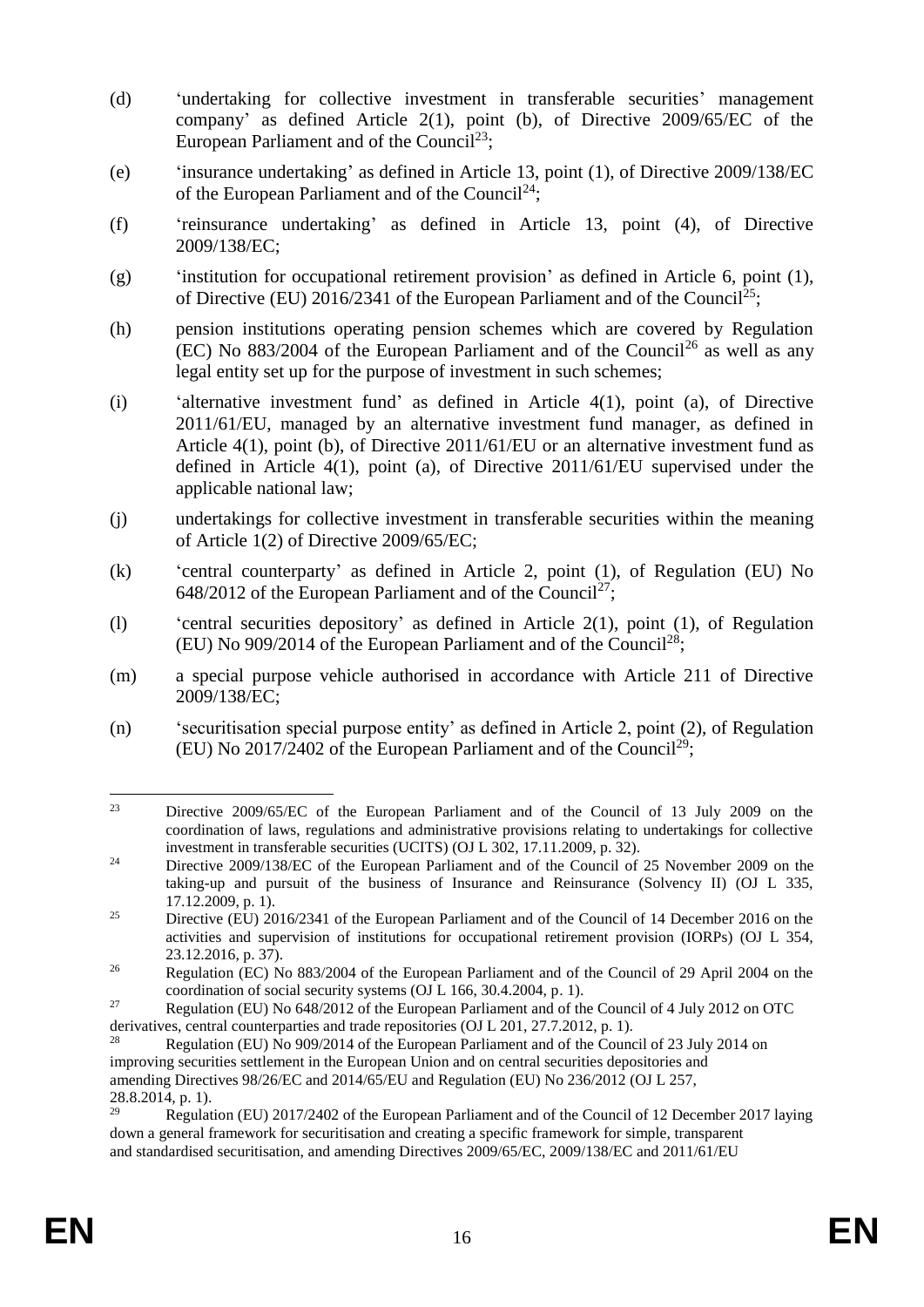- (o) 'insurance holding company' as defined in Article 212(1), point (f), of Directive 2009/138/EC or 'mixed financial holding company' as defined in Article 212(1), point (h), of Directive 2009/138/EC, which is part of an insurance group that is subject to supervision at the level of the group pursuant to Article 213 of that Directive and which is not excluded from group supervision pursuant to Article 214(2) of Directive 2009/138/EC;
- (p) 'payment institution' as defined in Article 4, point (4), of Directive (EU) 2015/2366 of the European Parliament and of the Council<sup>30</sup>;
- (q) 'electronic money institution' as defined in Article 2, point (1), of Directive  $2009/110$ /EC of the European Parliament and of the Council<sup>31</sup>;
- (r) 'crowdfunding service provider' as defined in Article 2(1), point (e), of Regulation (EU) 2020/1503 of the European Parliament and of the Council<sup>32</sup>;
- (s) 'crypto-asset service provider' as defined in Article 3(1), point (8), of Regulation …/… of the European Parliament and of the Council<sup>33</sup>

#### *Article 3*

#### *Definitions*

For the purposes of this Directive, the following definitions shall apply:

- (1) 'associated enterprise' means a person who is related to another person in any of the following ways:
	- (a) the person participates in the management of the other person by being in a position to exercise a significant influence over the other person;
	- (b) the person participates in the control of the other person through a holding that exceeds 25 % of the voting rights;
	- (c) the person participates in the capital of the other person through a right of ownership that, directly or indirectly, exceeds 25 % of the subscribed capital;
	- (d) the person is entitled to 25 % or more of the profits of the other person.

1

and Regulations (EC) No 1060/2009 and (EU) No 648/2012 (OJ L 347, 28.12.2017, p. 35).

<sup>30</sup> Directive (EU) 2015/2366 of the European Parliament and of the Council of 25 November 2015 on payment services in the internal market, amending Directives 2002/65/EC, 2009/110/EC and 2013/36/EU and Regulation (EU) No 1093/2010, and repealing Directive 2007/64/EC (OJ L 337, 23.12.2015, p. 35).

<sup>31</sup> Directive 2009/110/EC of the European Parliament and of the Council of 16 September 2009 on the taking up, pursuit and prudential supervision of the business of electronic money institutions amending Directives 2005/60/EC and 2006/48/EC and repealing Directive 2000/46/EC (OJ L 267, 10.10.2009, p.  $\frac{7}{32}$ .

Regulation (EU) 2020/1503 of the European Parliament and of the Council of 7 October 2020 on European crowdfunding service providers for business, and amending Regulation (EU) 2017/1129 and Directive (EU) 2019/1937 (OJ L 347, 20.10.2020, p. 1).

<sup>33</sup> Regulation of the European Parliament and of the Council on Markets in Crypto-assets, and amending Directive (EU) 2019/193731 (OJ L…) (OJ: Please insert in the text the number of the Regulation contained in document 2020/0265/COD and insert the number, date, and OJ reference of that Directive in the footnote.)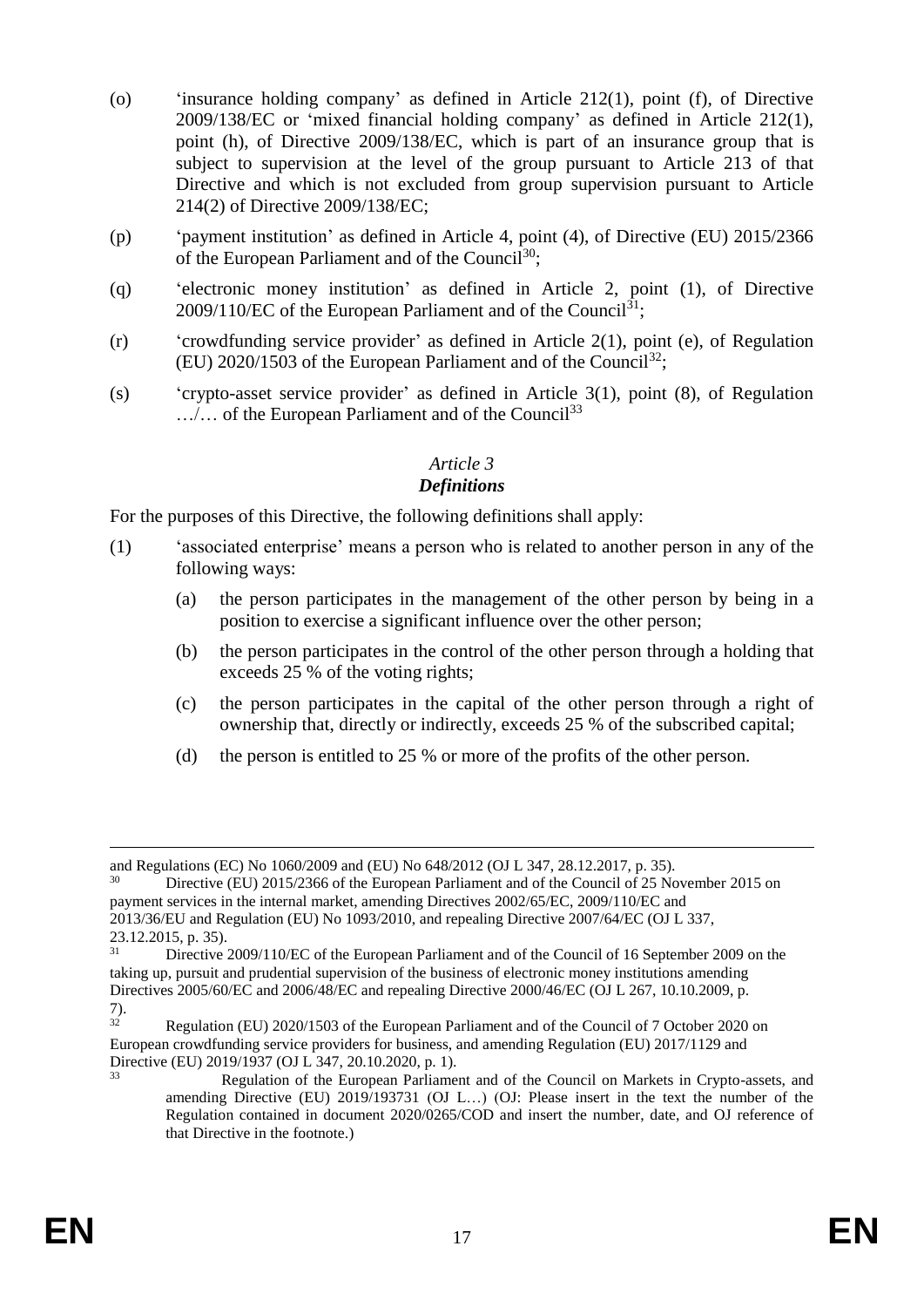If more than one person participates in the management, control, capital or profits of the same person, as referred to in paragraph 1, all persons concerned shall be regarded as associated enterprises.

If the same persons participate in the management, control, capital or profits of more than one person, as referred to in paragraph 1 all persons concerned shall be regarded as associated enterprises.

For the purposes of this definition , 'person' means both legal and natural persons. A person who acts together with another person in respect of the voting rights or capital ownership of an entity shall be treated as holding a participation in all of the voting rights or capital ownership of that entity that are held by the other person.

In indirect participations, the fulfilment of the criteria set out in point (c) of paragraph 1 shall be determined by multiplying the rates of holding through the successive tiers. A person holding more than 50 % of the voting rights shall be deemed to hold 100 %.

The spouse, and lineal descendants of an individual, together with the individual, shall be treated as a single person.

An associated enterprise in accordance with this paragraph shall also include any operation as a result of which a person becomes an associated enterprise;

- (2) 'tax period' means a calendar year or any other appropriate period for tax purposes;
- (3) 'group' means a group as defined in Article 2, point (11), Directive 2013/34/EU of the European Parliament and of the Council<sup>34</sup>.
- (4) 'participation' means participating interest as defined in Article 2, point (2), of Directive 2013/34/EU;
- (5) 'SME' means all undertakings which do not exceed the threshold for medium-sized undertakings, as laid down in Article 3(3) of Directive 2013/34/EU;
- (6) 'equity' means, in a given tax period, the sum of the taxpayer's paid-up capital, share premium accounts, revaluation reserve and other reserves and profit or loss brought forward;
- (7) 'net equity' means the difference between the equity of a taxpayer and the sum of the tax value of the taxpayer's participation in the capital of associated enterprises and the taxpayer's own shares;
- (8) 'reserves' means any of the following:
	- (1) legal reserve, in so far as national law requires such a reserve;
	- (2) reserve for own shares, in so far as national law requires such a reserve, without prejudice to Article 24(1), point (b), of Directive 2012/30/EU;
	- (3) reserves provided for by the articles of association;
	- (4) other reserves, including the fair value reserve.

<u>.</u>

<sup>34</sup> Directive 2013/34/EU of the European Parliament and of the Council of 26 June 2013 on the annual financial statements, consolidated financial statements and related reports of certain types of undertakings, amending Directive 2006/43/EC of the European Parliament and of the Council and repealing Council Directives 78/660/EEC and 83/349/EEC (OJ L 182, 29.6.2013, p. 19).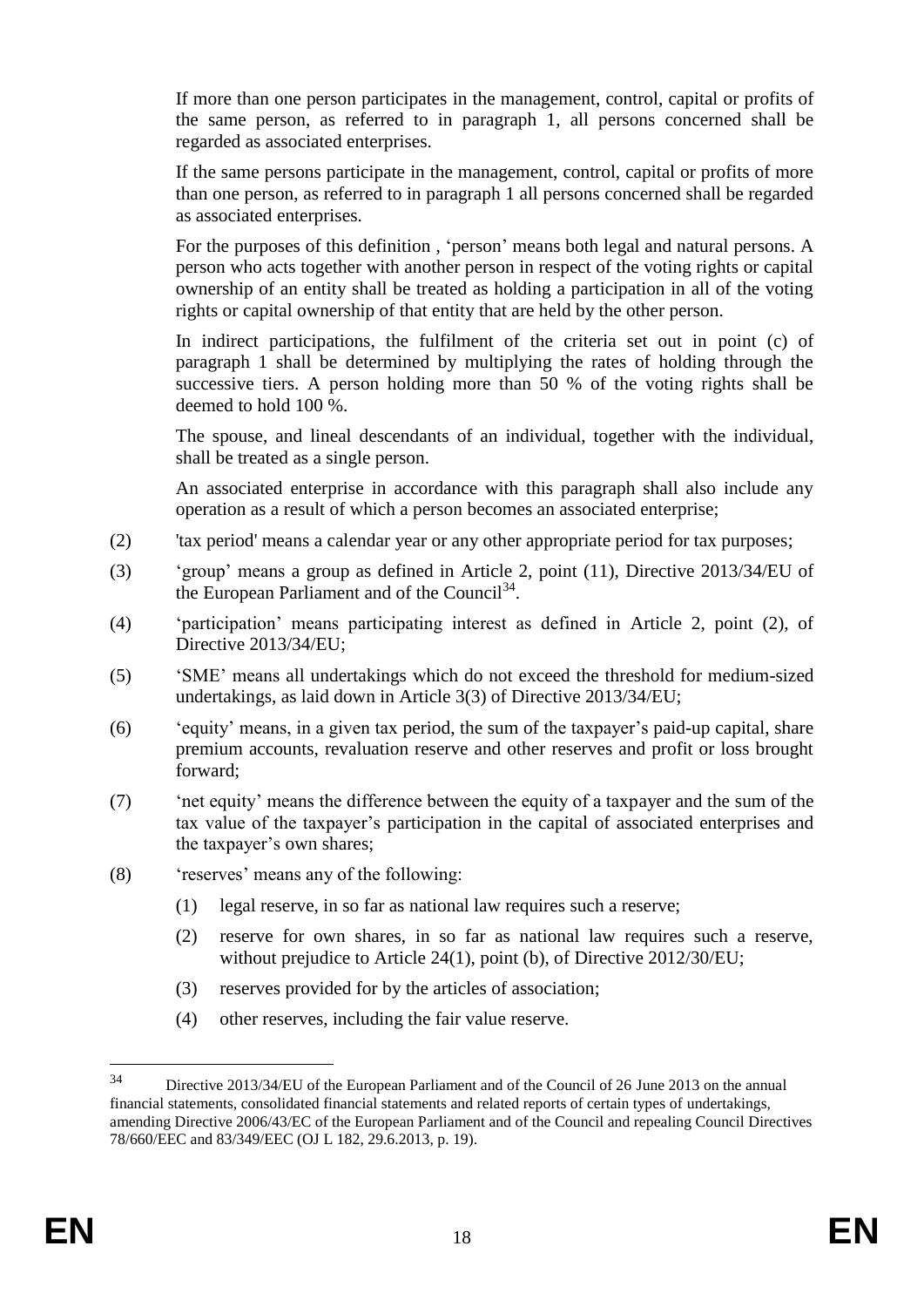# **CHAPTER II ALLOWANCE ON EQUITY AND INTEREST DEDUCTIONS**

#### *Article 4*

#### *Allowance on Equity*

1. An allowance on equity shall be deductible, for 10 consecutive tax periods, from the taxable base of a taxpayer for corporate income tax purposes up to 30% of the taxpayer's earnings before interest, tax, depreciation and amortisation ("EBITDA ").

If the deductible allowance on equity, in accordance with the first subparagraph, is higher than the taxpayer's net taxable income in a tax period, Member States shall ensure that the taxpayer may carry forward, without time limitation, the excess of allowance on equity to the following periods.

Member States shall ensure that the taxpayers may carry forward, for a maximum of 5 tax periods, the part of the allowance on equity which exceeds 30% of EBITDA in a tax period.

2. Subject to Article 5, the base of the allowance on equity shall be calculated as the difference between the level of net equity at the end of the tax period and the level of net equity at the end of the previous tax period.

The allowance on equity shall be equal to the base of the allowance multiplied by the 10-year risk-free interest rate for the relevant currency and increased by a risk premium of 1% or, where the taxpayer is an SME, a risk premium of 1.5%.

For the purposes of the second subparagraph of this paragraph, the 10-year risk-free interest rate for the relevant currency shall be the risk-free interest rate with a maturity of 10 years for the relevant currency, as laid down in the implementing acts adopted pursuant to Article 77e(2) of Directive 2009/138/EC for the reference date of 31 December of the year preceding the relevant tax period.

- 3. If, after having obtained an allowance on equity, the base of the allowance on equity is negative in a tax period, an amount equal to the negative allowance on equity shall become taxable for 10 consecutive tax periods, up to the overall increase of net equity for which such allowance has been obtained under this Directive, unless the taxpayer provides sufficient evidence that this is due to accounting losses incurred during the tax period or due to a legal obligation to reduce capital.
- 4. The Commission shall be empowered to adopt delegated acts in accordance with Article 9 amending paragraph 2 of this Article by modifying the rate of the risk premium, where any of the following two conditions is met:
	- (a) the 10-year risk-free interest rate as referred to in paragraph 2 of this Article varies by more than two percentage points with regard to at least three Union currencies compared to the tax period in which the most recent delegated act modifying the risk premium, or, where there is no such delegated act, this Directive started to apply; or
	- (b) zero or negative growth of the gross domestic product of the EU area in at least two successive quarters;

and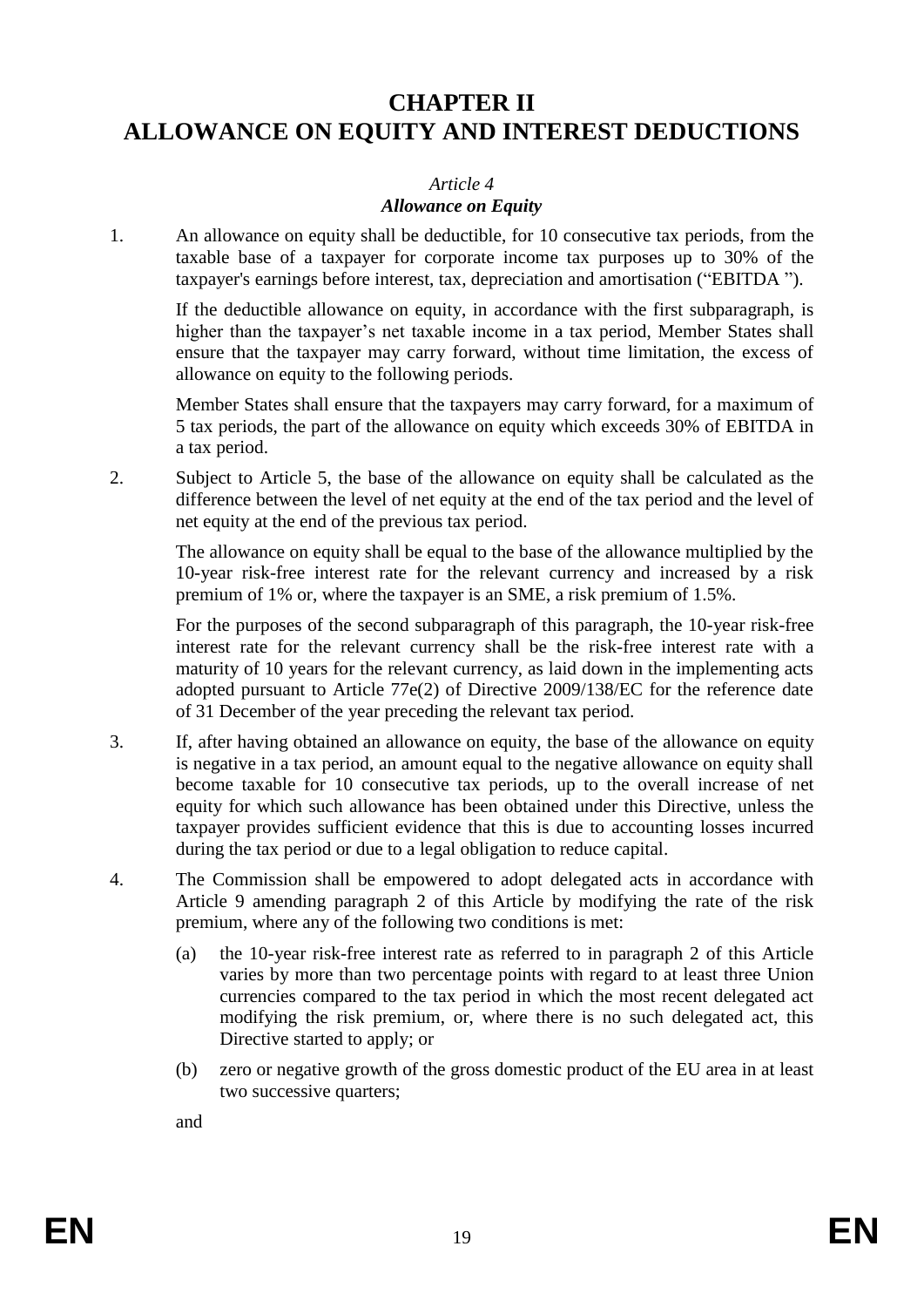(c) the relevant data, reports and statistics, including those provided by Member States, conclude that the EU average of the financing conditions of debt for taxpayers in scope of this directive has more than doubled or halved since the last determination of the risk premium established in paragraph 2.

The percentage of increase or decrease of the risk premium shall take into account the changes in the financing conditions mentioned under point (c) of the first subparagraph other than changes in the risk-free interest rate for the EU as laid down in the implementing acts adopted pursuant to Article 77e(2) of Directive 2009/138/EC, and in any case shall not begreater than the percentage of increase or decrease of the financing conditions mentioned under point (c) of the first subparagraph.

# *Article 5*

# *Anti-Abuse Rules*

- 1. Member States shall take appropriate measures to ensure that the base of the allowance on equity does not include the amount of any increase which is the result of:
	- (a) granting loans between associated enterprises;
	- (b) a transfer between associated enterprises of participations or of a business activity as a going concern;
	- (c) a contribution in cash from a person resident for tax purposes in a jurisdiction that does not exchange information with the Member State in which the taxpayer seeks to deduct the allowance on equity.

This paragraph shall not apply if the taxpayer provides sufficient evidence that the relevant transaction has been carried out for valid commercial reasons and does not lead to a double deduction of the defined allowance on equity.

2. Where an increase in equity is the result of a contribution in kind or investment in an asset, Member States shall take the appropriate measures to ensure that the value of the asset is taken into account for the calculation of the base of the allowance only where the asset is necessary for the performance of the taxpayer's income-generating activity.

If the asset consists of shares, it shall be taken into account at its book value.

If the asset is other than shares, it shall be taken into account at its market value, unless a different value has been given by a certified external auditor.

3. Where an increase in equity is the result of a reorganisation of a group, such increase shall only be taken into account for the calculation of the base of the allowance on equity for the taxpayer in accordance with Article 4 to the extent that it does not result in converting into new equity the equity (or part thereof) that already existed in the group before the re-organisation.

#### *Article 6 Limitation to Interest Deduction*

1. Member States shall ensure that a taxpayer is able to deduct from its taxable base for corporate income tax purposes exceeding borrowing costs as defined in Article 1,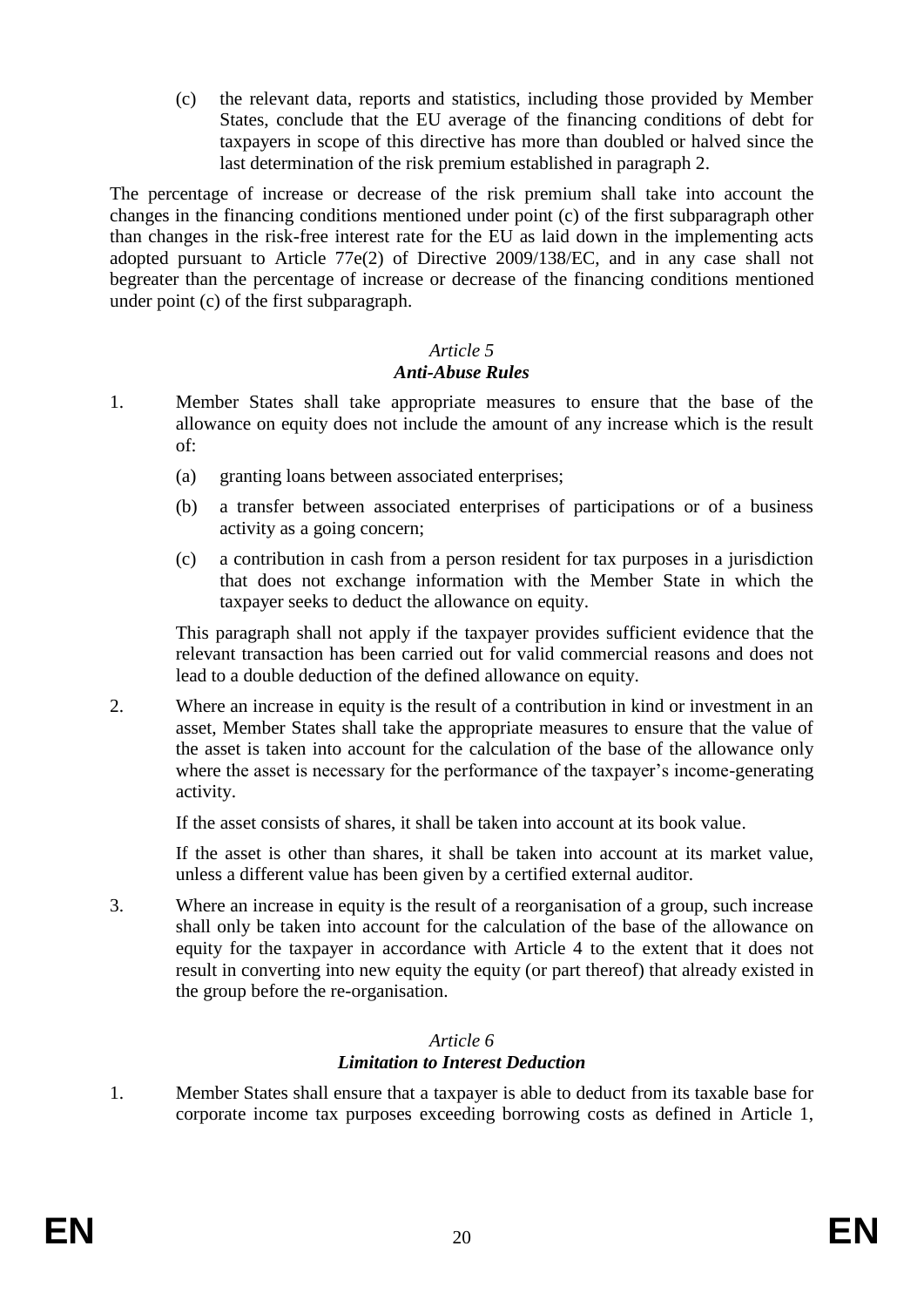point (2), of Council Directive (EU)  $2016/1164^{35}$  up to an amount (a) corresponding to 85% of such costs incurred during the tax period. If such amount is higher than the amount (b) determined in accordance with Article 4 of Directive (EU) 2016/1164, Member States shall ensure that the taxpayer be entitled to deduct only the lower of the two amounts in the tax period. The difference between the two amounts (a) and (b) shall be carried forward or back in accordance with Article 4 of Directive (EU) 2016/1164.

2. Paragraph 1 shall apply to exceeding borrowing costs incurred from [O*P insert the date of entry into force of this Directive*].

# **CHAPTER III MONITORING AND REPORTING**

# *Article 7*

#### *Monitoring*

Within 3 months from the end of every tax period, each Member State shall communicate the following information to the Commission regarding the tax period:

- (a) the number of taxpayers that have benefited from the allowance on equity in the tax period, also as a percentage of the total number of taxpayers falling within the scope of this Directive;
- (b) the number of SMEs that have benefitted from the allowance in the tax period, including as a percentage of the total number of SMEs falling within the scope of this Directive and the number of SMEs that have benefitted from the allowance, which are part of large groups within the meaning of Article 3(7) of Directive 2013/34/EU;
- (c) the total amount of expenditure incurred or tax revenue lost due to the deduction of allowance on equity allocated to the allowance on equity as compared to the national gross domestic product of the Member State;
- (d) the total amount of exceeding borrowing costs;
- (e) the total amount of non-deductible exceeding borrowing costs.;
- (f) the number of taxpayers to which anti-abuse measures have been applied in the tax period pursuant to this Directive including the related tax consequences and sanctions applied:
- (g) the data on the evolution in the Member State of the debt/equity ratio, within the meaning of Annex III, parts (A) and (C) to Directive 2013/34/EU.

#### *Article 8 Reports*

1. By 31 December 2027, the Commission shall present a report to the European Parliament and to the Council on the implementation of this Directive.

1

<sup>35</sup> Council Directive (EU) 2016/1164 of 12 July 2016 laying down rules against tax avoidance practices that directly affect the functioning of the internal market (OJ L 193, 19.7.2016, p. 1).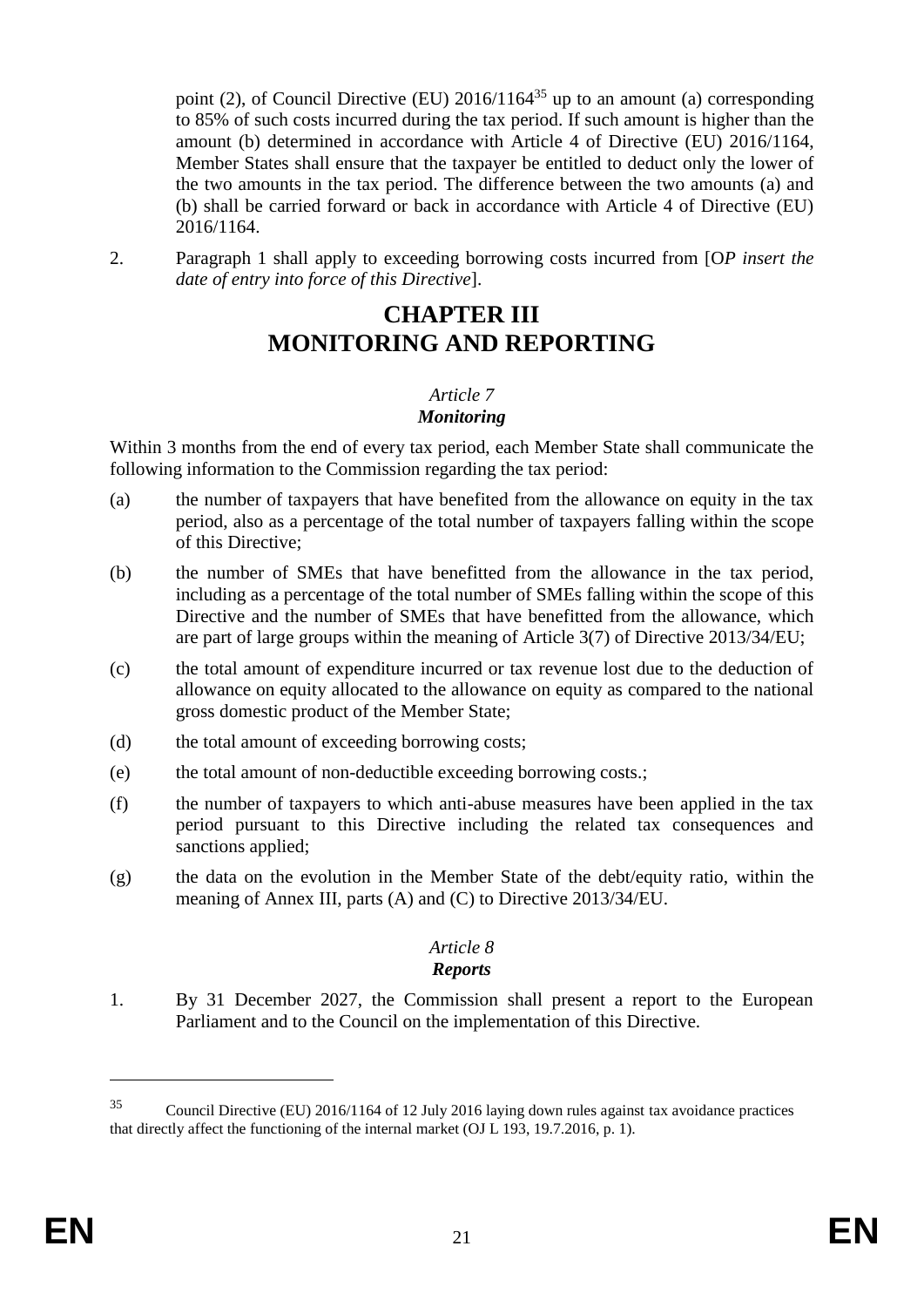- 2. When drawing up the report, the Commission shall take into account the information communicated by Member States pursuant to Article 7.
- 3. The Commission shall publish the report on its website.

# **CHAPTER IV FINAL PROVISIONS**

#### *Article 9 Exercise of Delegation*

- 1. The power to adopt delegated acts is conferred on the Commission subject to the conditions laid down in this Article.
- 2. The power to adopt delegated acts referred to in Article 4(5) shall be conferred on the Commission for an indeterminate period of time from [O*P insert the date of entry into force of this Directive*].
- 3. The delegation of power referred to in Article 4(5) may be revoked at any time by the Council. A decision to revoke shall put an end to the delegation of the power specified in that decision. It shall take effect the day following the publication of the decision in the Official Journal of the European Union or at a later date specified therein. It shall not affect the validity of any delegated acts already in force.
- 4. Before adopting a delegated act, the Commission shall consult experts designated by each Member State in accordance with the principles laid down in the Interinstitutional Agreement of 13 April 2016 on Better Law-Making.
- 5. As soon as it adopts a delegated act, the Commission shall notify it to the Council.
- 6. A delegated act adopted pursuant to Article 4(5) shall enter into force only if no objection has been expressed by the Council within a period of 2 months of notification of that act to the Council or if, before the expiry of that period, the Council has informed the Commission that it will not object. That period shall be extended by 2 months at the initiative of the Council.

# *Article 10 Informing the European Parliament*

The European Parliament shall be informed of the adoption of delegated acts by the Commission, of any objection to them, and of the revocation of a delegation of powers by the Council.

#### *Article 11 Transposition*

1. Member States shall adopt and publish, by [31 December 2023] at the latest, the laws, regulations and administrative provisions necessary to comply with this Directive. They shall forthwith communicate to the Commission the text of those provisions.

They shall apply those provisions from [1 January 2024].

When Member States adopt those provisions, they shall include a reference to this Directive or accompany those provisions with such a reference on the occasion of